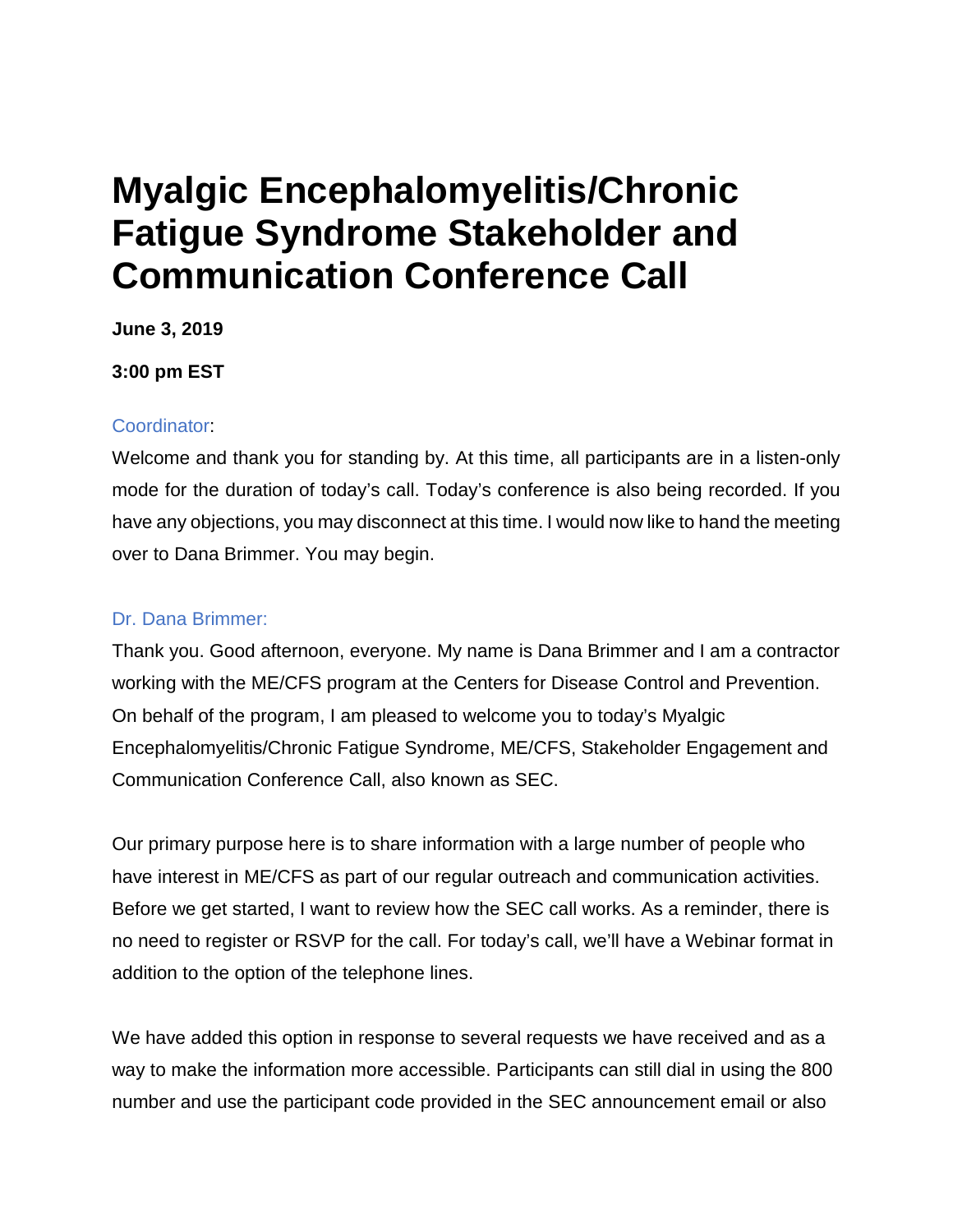found on the CDC ME/CFS website. To participate using the webinar format, click on the link that can also be found in the SEC announcement email or on the CDC website.

Please note that if you do participate using the Webinar format, you will need to use headphones plugged into your computer to hear the audio portion or you can use the 800 number, which is audio only, and then use the Webinar to see the slides. Notification of calls will be sent by email and information is also posted on the CDC ME/CFS Web site. Due to the large number of call participants, we are unable to have call lines available in speak mode.

Therefore, we take questions via email using the ME/CFS SEC email. Note that this email address is used solely for these calls and is not monitored at other times. Please note that due to time constraints, CDC staff and the guest speaker will not be able to answer all questions, but the CDC ME/CFS program looks forward to reading all of the questions.

Our guest presentation today is entitled, "Pacing in Myalgic Encephalomyelitis/Chronic Fatigue Syndrome and Fibromyalgia" by Alison Bested. Before Dr. Bested begins, let's first hear from Dr. Elizabeth Unger, chief of the Chronic Viral Diseases Branch at CDC. She will provide updates about CDC's ME/CFS program. After Dr. Unger and our guest speaker finish, we will answer questions submitted via email. I will read the questions out loud and then our speakers will answer each one.

Before we begin, I need to read a short disclaimer. These calls are open to the public. Please exercise discretion in sharing sensitive content and material as confidentiality during these calls or items submitted via email cannot be guaranteed. Today's call is being recorded by the CDC and transcripts will be made available at a later date on the CDC Web site.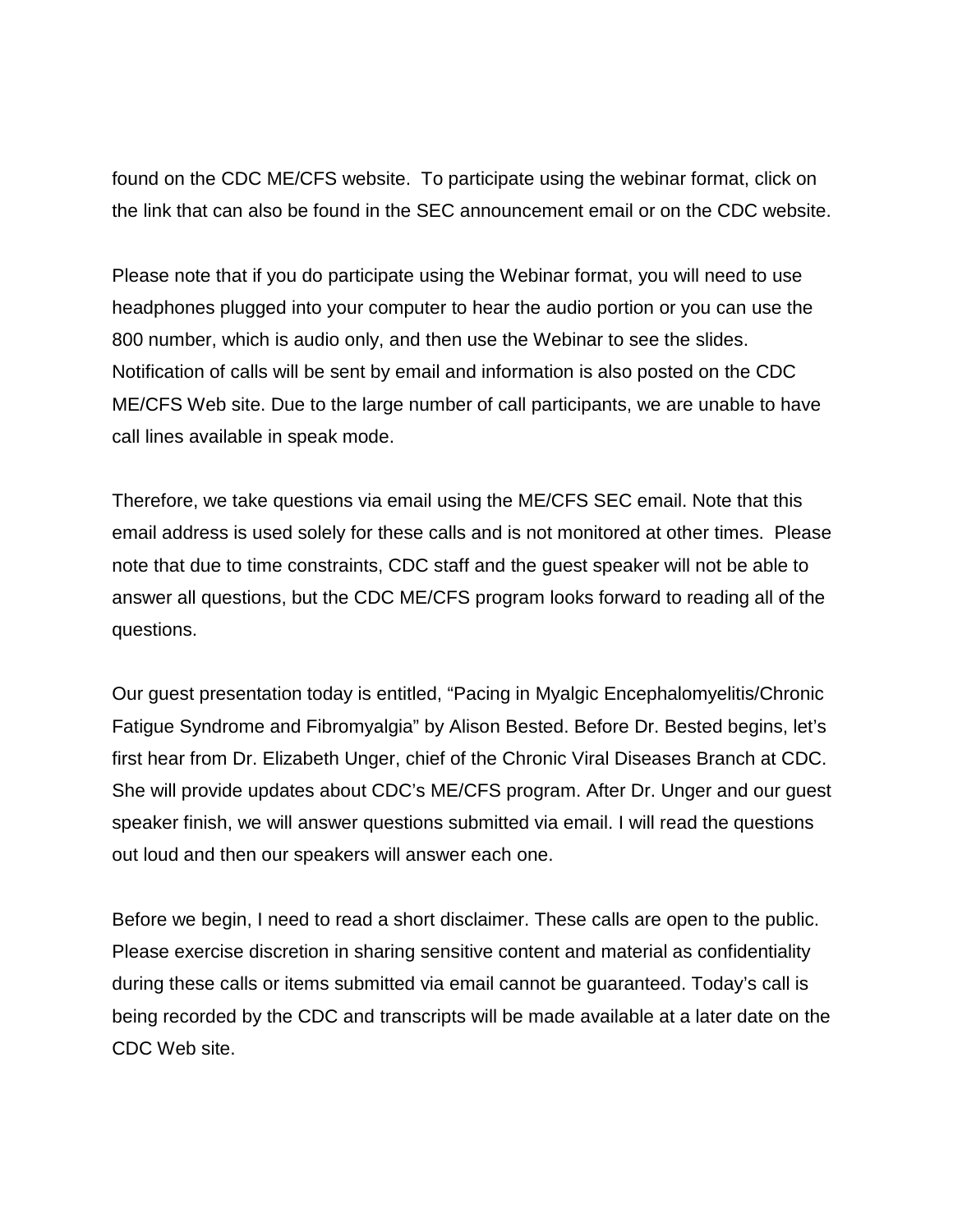The views of non-CDC presenters expressed during this conference call are their own and do not necessarily represent the views of the US Department of Health and Human Services or the Centers for Disease Control and Prevention. I'd now like to ask Dr. Unger to start the call. Welcome.

### Dr. Elizabeth Unger:

Thank you, Dr. Brimmer, and welcome all. Just as a reminder, we began these calls to have a forum for regular communication and engagement with the ME/CFS community about CDC's activities and to provide a forum for external experts to share information about their work related to ME/CFS. We are extremely appreciative of our speaker's willingness to accept our invitation to participate. Our outside speakers volunteer and independently prepare their remarks. The speaker's findings and conclusions are their own and do not represent CDC's official position.

If you have suggestions for speakers or for topics for future calls, please send them to the SEC call email and that is ME/CFSSEC@CDC.gov. This is also the address to use if you'd like to be added to the listserv to receive email notification about upcoming calls. A list of prior calls is available on CDC's ME/CFS Web site under the meetings tab. You can also find transcripts for calls that you may have missed.

Our plan is to have four SEC calls a year. Today is our second. And I'm happy to be able to announce that our third call will be on September 16<sup>th</sup> and will feature ME/CFS expert and Harvard Medical School professional, Dr. Anthony Komaroff. This presentation will be entitled, "The Biology of ME/CFS Emerging Models."

I'll now like to shift to give you an update on some of CDC's activities starting with ME/CFS Awareness Day activities.

May 12, 2019, marked the 27th annual observation of the International Awareness Day for ME/CFS and Fibromyalgia. CDC, once again, participated in this observation in a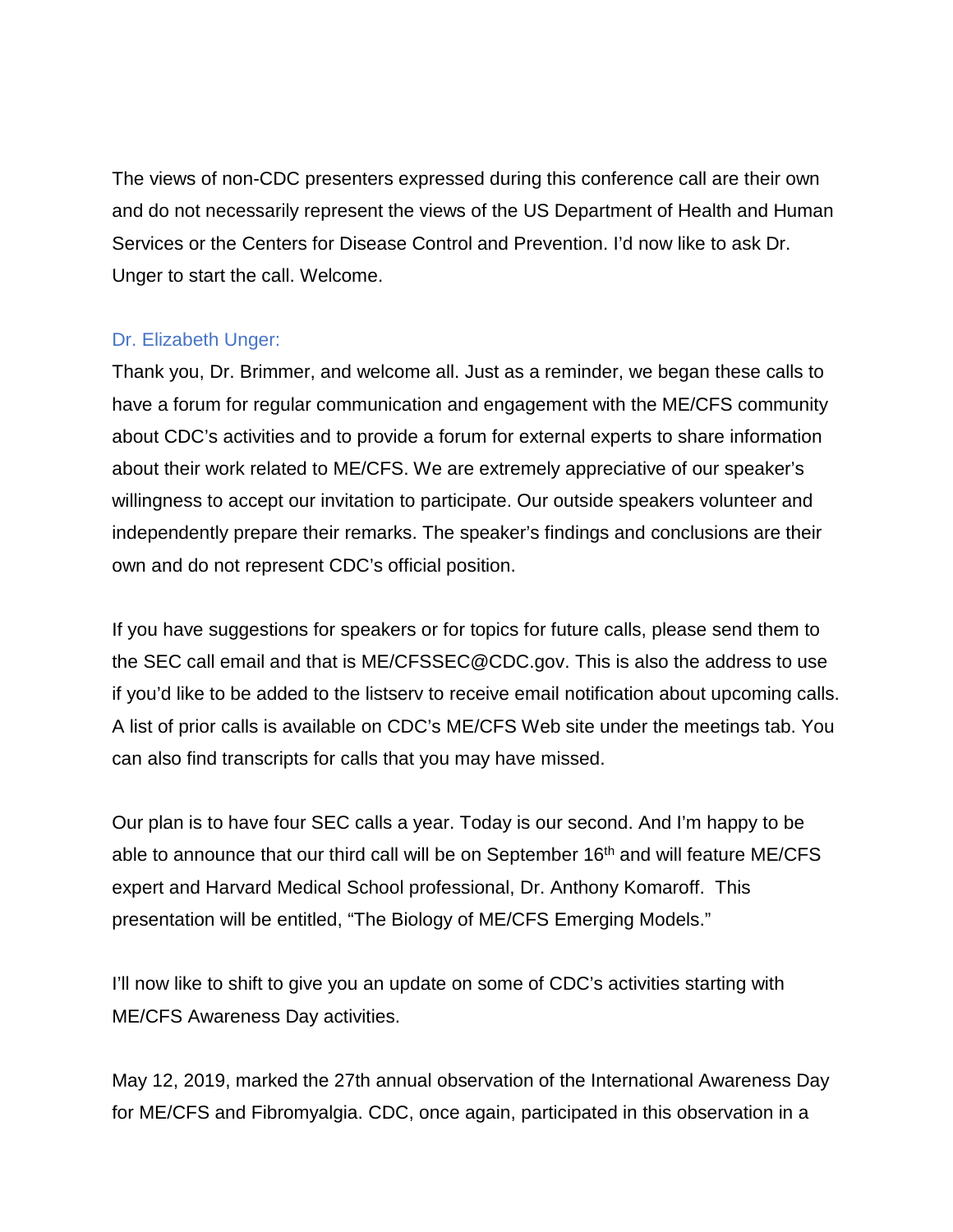variety of ways including four tweets posted on May 11th and 12th that promoted information on CDC's ME/CFS Web site. Tweet - three were tweeted through the Twitter handle of our center and that is @CDC\_NCEZID. And one was tweeted by our national center director @DrKhabbazCDC. Our most accessed tweet used the image (called) faces of ME/CFS, which was contributed by the Solve ME/CFS organization. Also, in support of ME/CFS Awareness Day, we relaunched the video entitled, "Missing my life," in both English and Spanish. It was a public service announcement that we updated. Within two weeks of its launch, it had about 2,300 views. The video is also available from CDC-TV Web site.

Additionally, we posted an article on CDC's feature page to raise awareness about ME/CFS and lend support to those who have been affected by this illness. This page is hosted on the main CDC site and reaches a wide audience. This year, the feature piece drew attention to how families, schools, healthcare providers, and the general public can help those suffering with ME/CFS.

We also updated the previous Public Health Matters blog entitled, "ME/CFS, making strides to enhance the lives of those living with ME/CFS." Lastly, CDC's ME/CFS program staff showed their support for Awareness Day by wearing the international ME/CFS color blue and taking a group photo.

Now I'm going to shift to provide information about our educational activities. Continuing our partnership with Medscape in late February, we launched a new continuing education course entitled, "Diagnosing ME/CFS, the Experts Weigh In." This features expert panelists, Drs. Lucinda Bateman, Natalie Azar, Nancy Klimas and Jose Montoya. Within two months of launch, about 5,600 learners accessed the course. Of these, about 1,900 learners took and 1,850 passed the test to earn continuing education credits. Medscape also hosts the CDC expert commentary series. That series recently featured my commentary on ME/CFS that emphasized the problems patients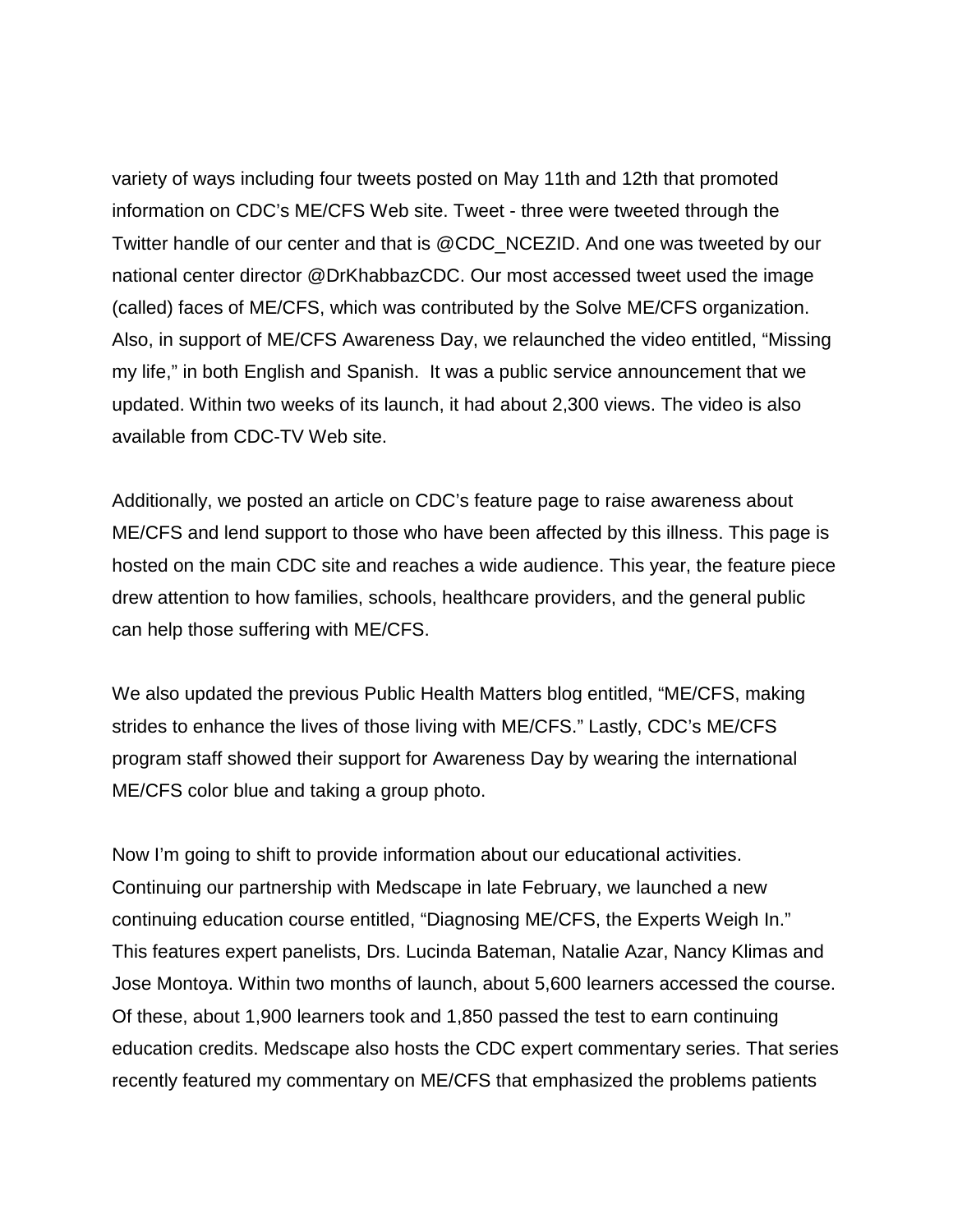face and challenge healthcare providers to learn how to diagnose and manage this illness.

We are also collaborating with Medscape to develop two more ME/CFS courses using the methods of clinical practice assessment and test and teach. We will update you on progress in the upcoming calls.

During our March call, I updated you about our collaborative projects with the Georgia Chapter of the American Academy of Pediatrics and the National Association of School Nurses. I'm excited to share the progress related to the educational component of these projects. Through Georgia AAP, Dr. Robert Pendergrast, professor of pediatrics at the Medical College of Georgia, educated pediatric nurses about ME/CFS through his May 17th presentation to the Georgia Pediatric Nurses Association entitled, "ME/CFS in youth, impact on kids and families."

Also sponsored through the Georgia AAP collaboration, Dr. Peter Rowe will speak on "Update on Myalgic Encephalomyelitis/Chronic Fatigue Syndrome in Children and Adolescents" at the Pediatrics by the Sea and Pediatric Coding Conference, June 14, 2019. The preliminary program agenda for this conference can be found at the Georgia AAP Web site, GAAP.org.

We also have another continuing education event planned through the National Association of School Nurses. Dr. Kenneth Freedman, Beth Mattie, Dr. Faith Newton and Michael Newton will speak on ME/CFS, school nurses, improving student outcomes, at the 51st annual conference of the nurses in - June 27th in Denver, Colorado.

Now I will shift to the update on the multisite clinical assessment of ME/CFS studies, also referred to as MCAM. In the interest of time, I'm only going to touch briefly on a few items. As a quick review, the study design required the use of a standardized approach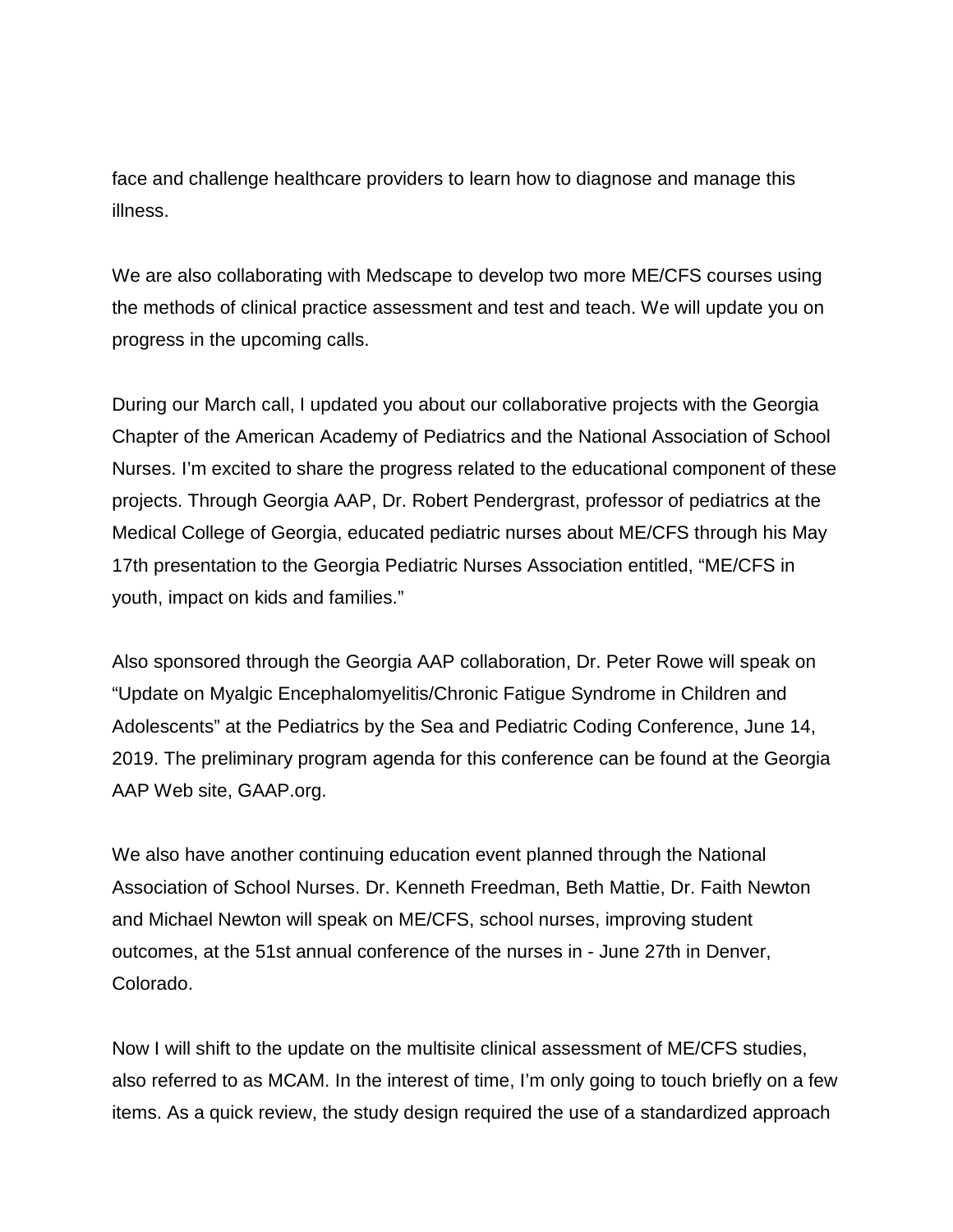for collecting information on patients participating in the study at their respective sites. The MCAM study information can be found on CDC's ME/CFS Web site under the programs tab.

In early April, we closed out the enrollment and data collection for four areas of the study - the ME/CFS longitudinal adult cohorts with homebound and (incident) cases and (healthy) controls, cognition and exercise testing and the (natural killer) cell function assessment. Over the past few weeks, we have received a final beta delivery from sites and our data management team is currently conducting checks on the quality of data collection and entering the remaining portion of the hardcopy data. We will begin cleaning, processing and merging the data in the next few months. While we still need time to look over everything, we have an analysis plan to help us prioritize the results for dissemination.

We are committed to publishing in peer review journals and will be sharing study information at conferences. The MCAM publications will communicate and educate readers about ME/CFS and the clinical findings of ME/CFS experts. This approach to bringing about improved clinical care is made possible by the MCAM study participants and we are deeply grateful for their help.

The MCAM extension study, focusing on children and adolescents with ME/CFS and adults with other chronic conditions showing some similarities with ME/CFS, referred to as the ill comparison groups, are ongoing. We will update you on the progress for this part of the MCAM study in upcoming calls.

I'd now like to shift to our surveillance activities.

During our last call, I mentioned the behavioral risk factor surveillance system, BRFSS, and the inclusion of ME/CFS specific questions in the survey. The ME/CFS module includes the following three questions –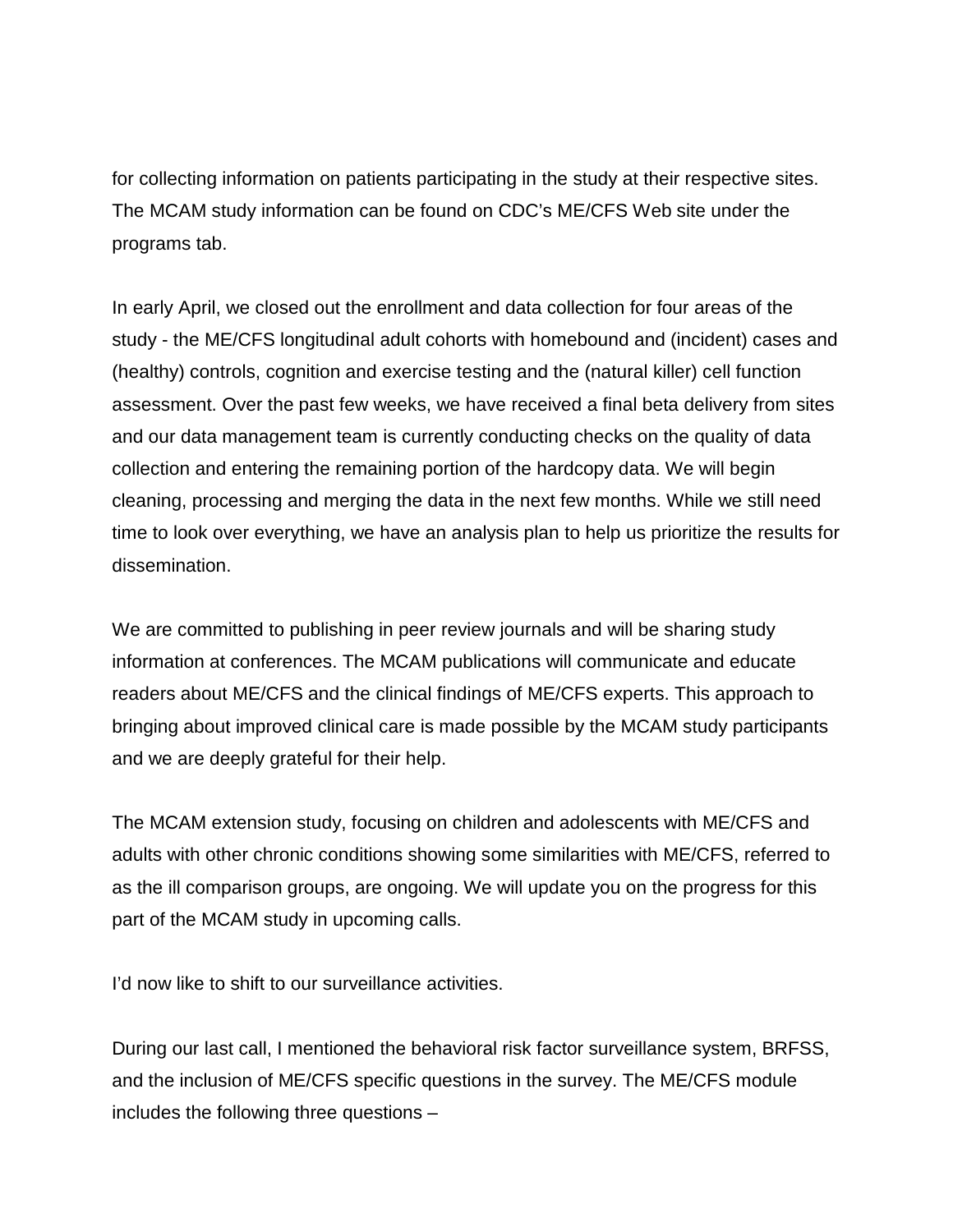- 1. Have you ever been told by a doctor or other healthcare professional that you have Chronic Fatigue Syndrome, CFS, or ME, Myalgic Encephalomyelitis?
- 2. Do you still have CFS/ME?
- 3. And thinking about your CFS or ME during the past six months, how many hours a week on average have you been able to work at a job or business for pay?

Leveraging BRFSS is a cost-effective way to track ME/CFS over time. It provides an opportunity for long-term sustainability and monitoring ME/CFS at state health departments. In April 2019, our program participated in the BRFSS closeout meeting for grantees and promoted the use of ME/CFS module. This meeting with public health epidemiologists and representatives from state health departments, also included a poster session that allowed us to share some of the results from analysis of data from the 2014 and 2016 state-added ME/CFS questions.

The first poster showed how BRFSS provides data for tracking ME/CFS prevalence and risk factors. The second poster shared the information on the burden of multiple chronic conditions in people with ME/CFS.

In the interest of allowing more time for our speaker, I will close with noting that we are continuing to work on developing ME/CFS educational materials and on enlisting partner organizations to educate their members about ME/CFS through their regular activities. This concludes our updates. And thank you so much for your attention and participation. At this point, I would like to turn the call over to Dr. Brimmer so she can introduce our guest speaker.

### Dr. Dana Brimmer:

Thank you, Dr. Unger. I'd now like to introduce our guest speaker. Dr. Alison Bested is chair of integrated medicine at Nova Southeastern University and the clinical director of the Institute for Neuroimmune Medicine Clinic. She's also director of student research, Nova Southeastern University in Miami, Florida. Before coming to Florida, Dr. Bested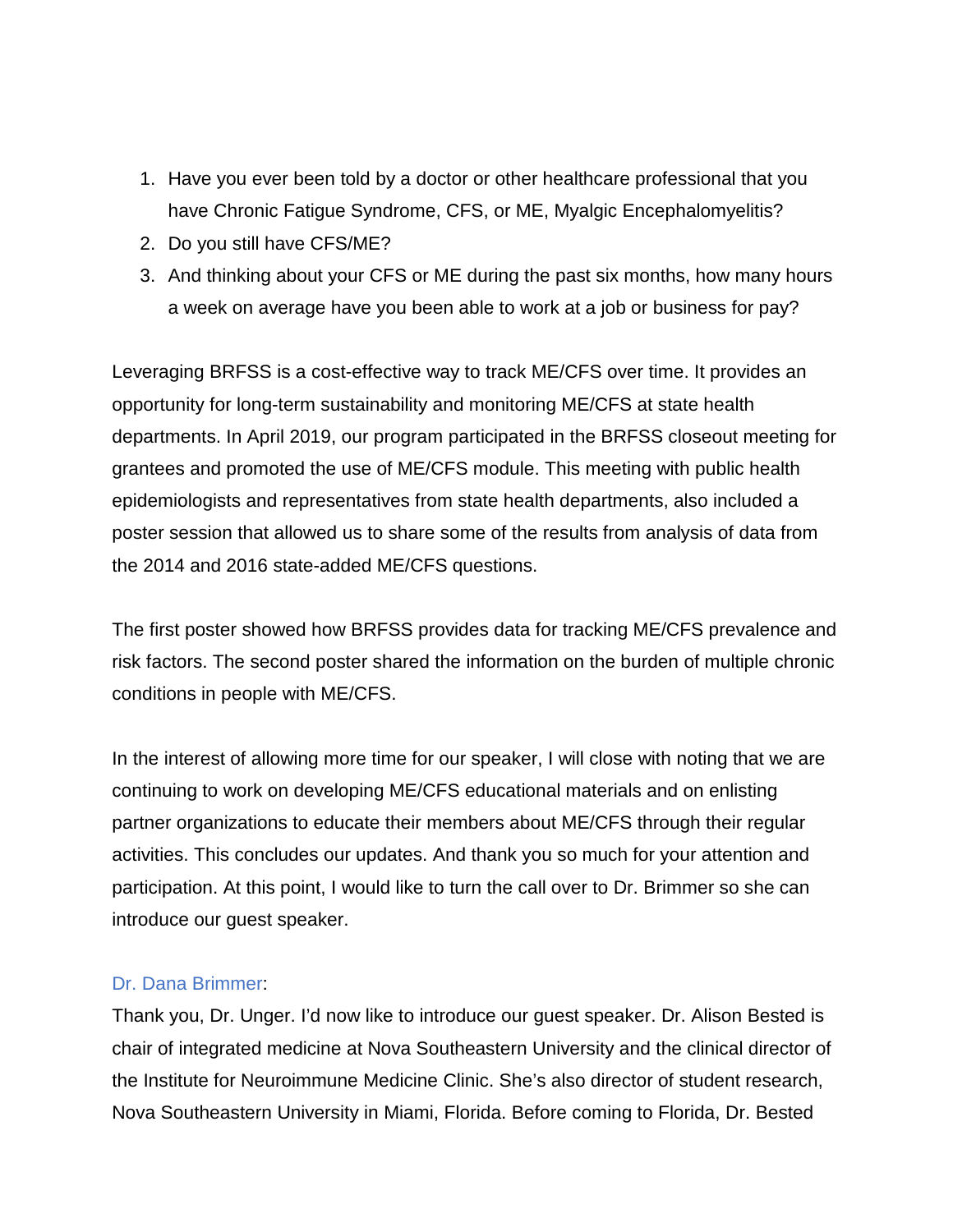worked at the Environmental Health Clinic and the Complex Chronic Disease Program at BC Women's Hospital Clinic, both in Canada. She's the author of several books and numerous publications. Welcome, Dr. Bested.

## Dr. Alison Bested:

It's a pleasure to be here. Thank you so much, Drs. Unger and Brimmer, for having me today on the session. And if it's okay with you, I'll begin now.

# Dr. Dana Brimmer:

Great. Thank you.

# Dr. Alison Bested:

Today, my topic is about pacing. And the reason I chose pacing is because I have found, as a clinician in seeing patients for the last 26 years, that pacing is one of the fundamental learning skills that, if learned, really helps patients to conserve their energy and to heal their bodies and improve over time.

So, today my talk is about pacing, how to learn to stop crashing, and increase your energy in Myalgic Encephalomyelitis or Chronic Fatigue Syndrome and fibromyalgia. I have no disclosures. I like to acknowledge my mentors, Drs. Marshal, Bray, Kerr, Melott, McClenon and Stine. These are the Canadian clinicians that I worked with for many, many years who helped to support me as I learned about patients with ME and FM.

And also where I'm working now, at the Institute for Neuro Immune Medicine Nova Southeastern University, both Dean Wallace, who has a vision of an integrated medicine program and Dr. Nancy Klimas, who I've known for many, many years, and our clinicians on staff, Dr. Vera, nurse practitioners, Violetta and Irena, and in particular, to my patients who continue to amaze me with their grace under pressure and who continue to be my teachers and who inspire me to continue to learn.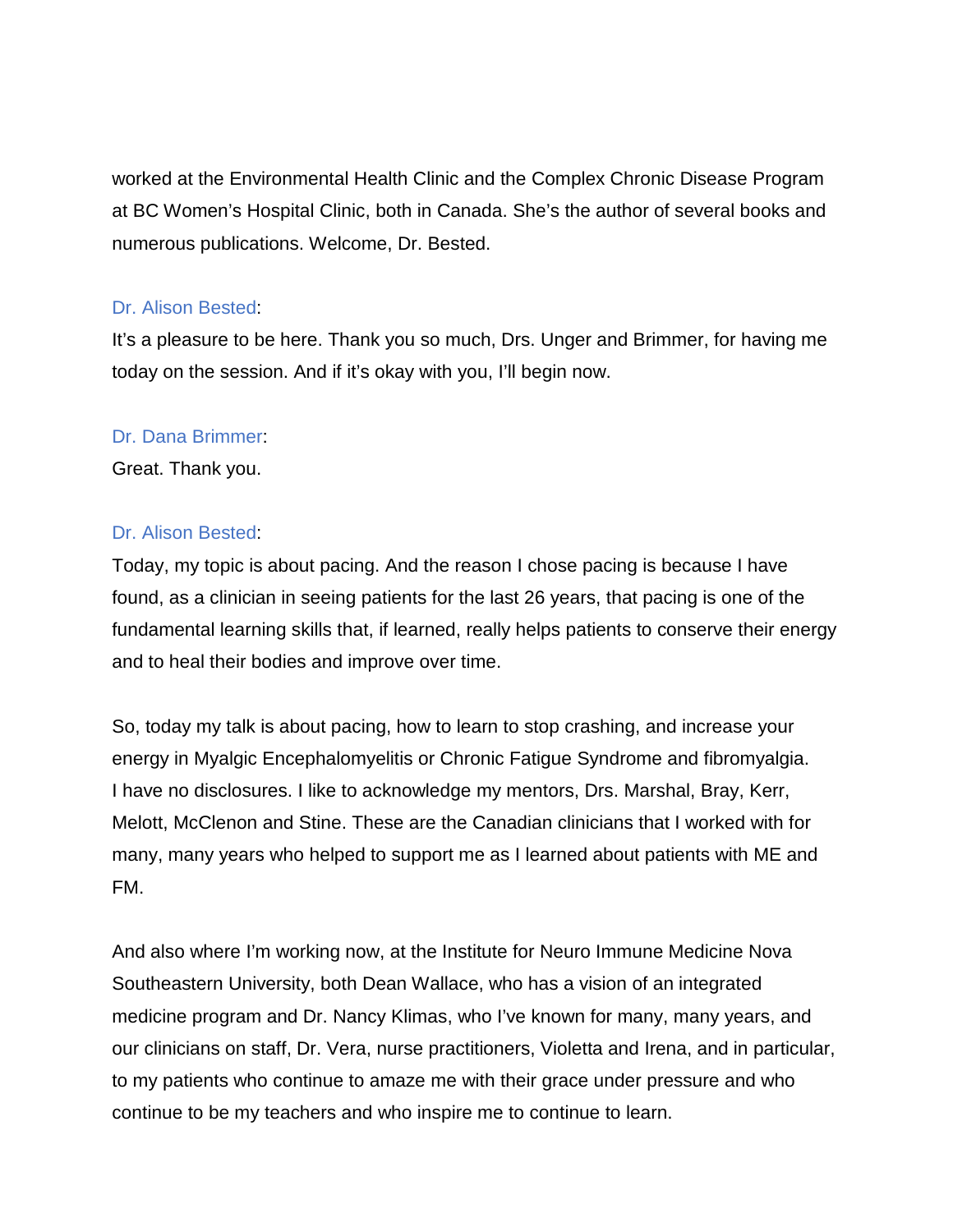The goals of today's talk are basically looking at ME, fibromyalgia and basically chronic physical illness to basically try to improve the current symptoms that patients have, including their functionality and quality of life. And secondary, to prevent worsening of the presenting chronic complex medical conditions over time, which can happen if these conditions are not dealt with consistently and properly.

So, as a beginning, I'll look at a couple of examples of made-up patients but have sort of the criteria. Judy, aged 52, she started after a fourth whiplash injury in her car when she was rear-ended. She was driving her car and then, six months later, she developed pathological severe fatigue. Her energy was only four out of ten with nine to ten out of ten being normal on the function of the PACE scale, and she had post-exertional fatigue. Her sleep was non-restorative. She went to bed tired and woke up tired. She had pain in her muscles all over her body. She had a brain fog and poor memory and she felt dizzy when she stood up.

Contrast this with Noelle, who was age 56. Her problems started with when she developed a flu at the Christmas party where everybody got sick. There were ten of them in there. Nine of them got there better and she continued to get sick. Six months later, she had severe pathological fatigue with her energy of four out of ten and postexertional malaise, which is the feeling of the flu and severe fatigue together, nonrestorative sleep, pain in her muscles and joints, brain fog, poor memory, and she also felt dizzy when standing up.

So to begin with, the first lady, she had fibromyalgia. She satisfied the criteria. She had widespread pain, pain above and below her waist. She had 11 out of 18 positive tender points. (Those are the old criteria). There are newer criteria out, but to simplify it for this talk, I'll just stay with the old criteria.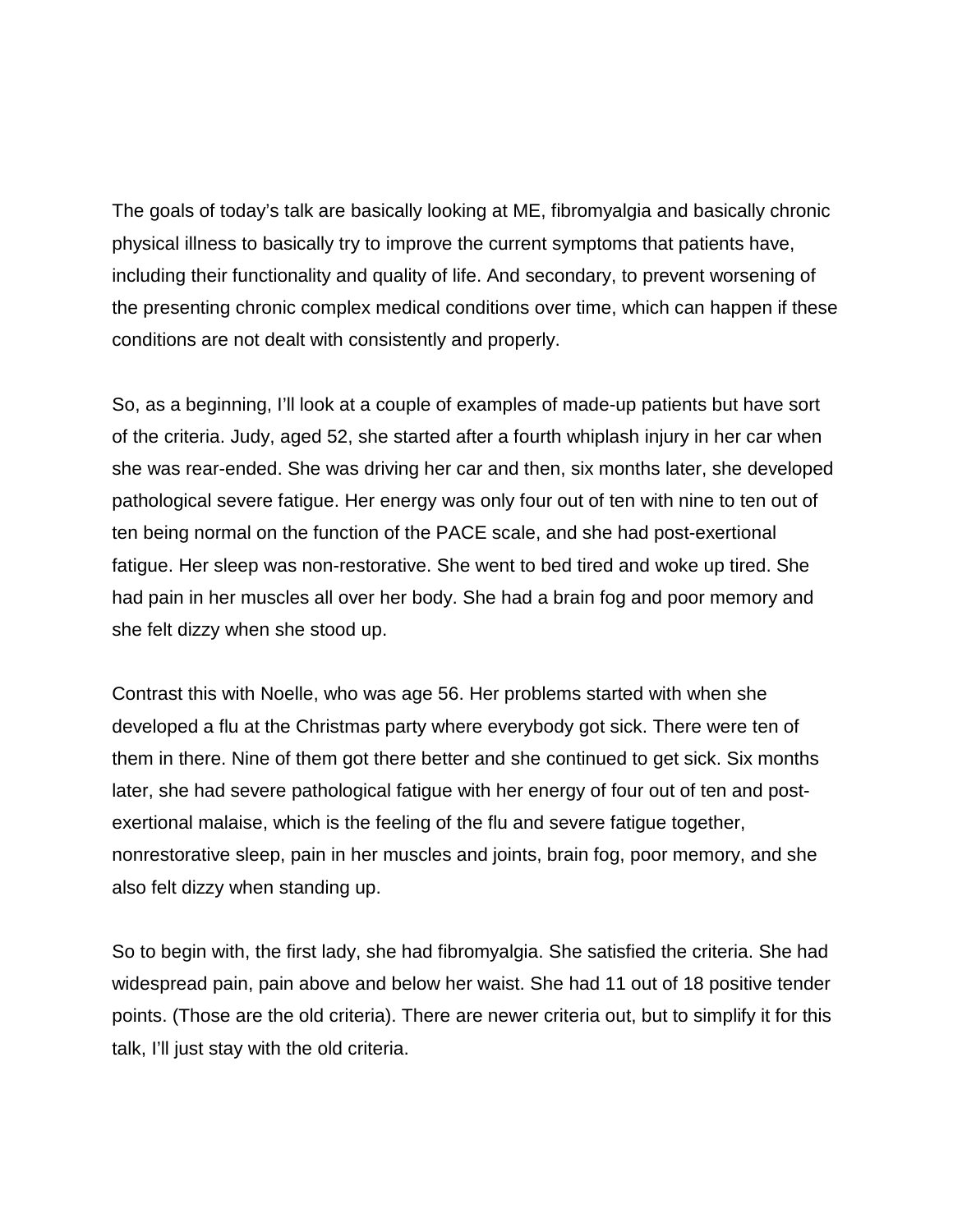She also had fatigue, sleep dysfunction, neurological manifestations, which meant she had difficulty remembering, difficulty concentrating and she had autonomic and neuroendocrine symptoms, which included difficulty feeling dizzy when she stood up, and she had morning stiffness.

And these satisfied one of the definitions of fibromyalgia which was written by (Jane) in 2003. And there are numerous other criteria for fibromyalgia, as I mentioned previously. But for this purpose, we'll have this particular definition. And these are the particular locations of the fibromyalgia tender points. And this lady had 11 out of 18 which satisfied the criteria for making the diagnosis of fibromyalgia.

Just to be knowledgeable about the fibromyalgia tender points, so they can be present all over the body, from the top of the head to the bottom of the feet. So these were the common 18 that they found most prevalent in people when they came up with the (initial) criteria for fibromyalgia.

And in looking at the ME/CFS clinical criteria, the second lady satisfied these criteria, clinical criteria. She had severe fatigue, both severe physical and mental, and postexertional fatigue and she had also malaise. She has sleep dysfunction. She had problems waking up in the morning. She didn't feel rested. She had pain. She had the neurological symptoms again of the brain fog, difficulty thinking, concentrating. She had some of the autonomic and neural immune symptoms. And she had the symptoms for greater than six months. She was an adult. If it was a child, that would have been for three months. So she satisfied the criteria for ME or CFS. And then there's the newer criteria by, which - or by the Institute of Medicine, which is called SEID or Systemic Exertion and Intolerance Disease.

This is another clinical criteria that's a bit shortens and it basically - the criteria for that are impaired ability to maintain pre-illness levels of occupational or personal activities, lasts more than six months, not improve with rest, post-exertional malaise, which is the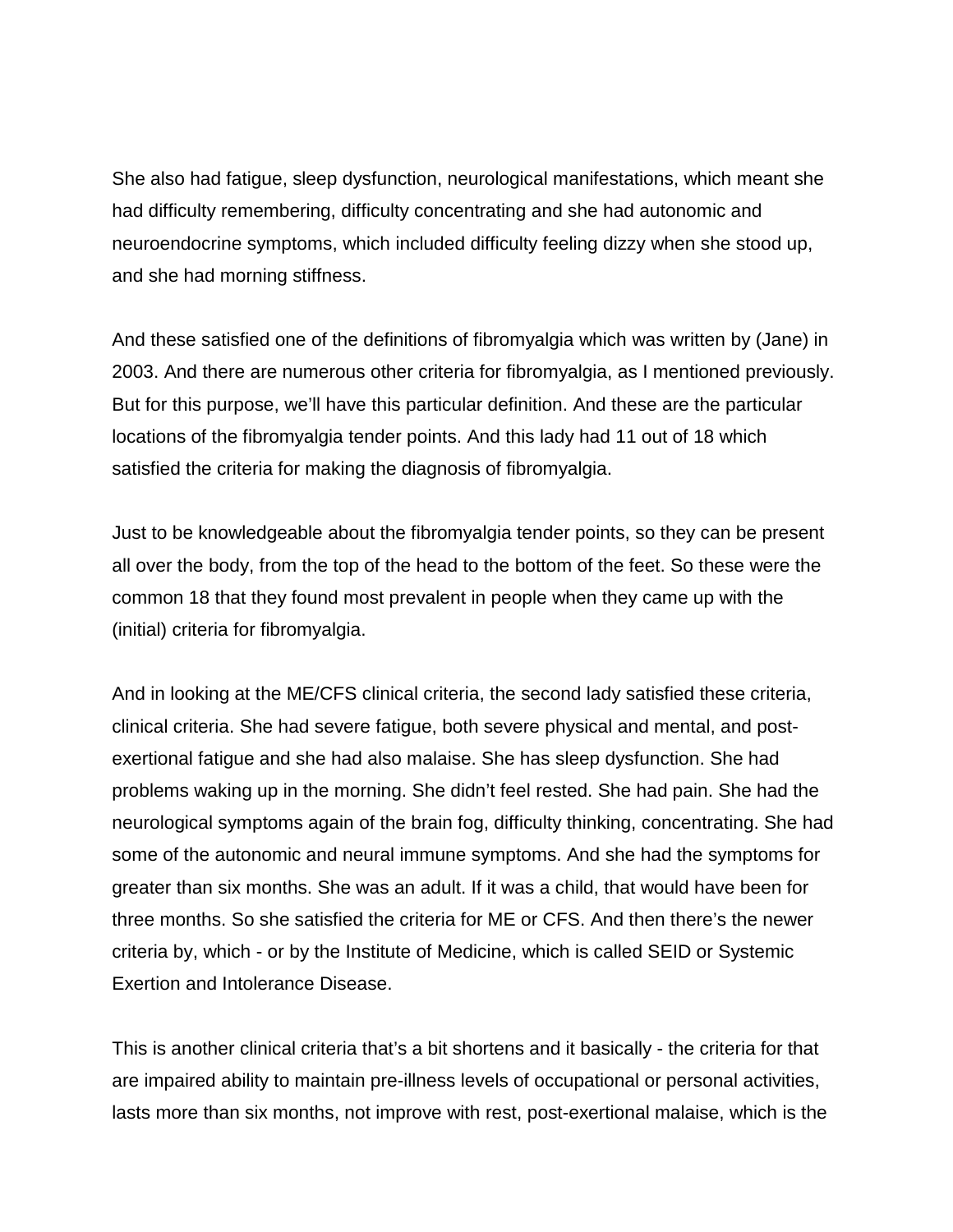flu-like feeling that you have, and unrefreshing sleep, plus one of cognitive impairment and orthostatic intolerance. So she satisfied these criteria also.

So what are the commonalities between ME and FM? They both have fatigue. They both have nonrestorative sleep. They can have pain in the muscles and joints. These are often fleeting. There is not redness or swelling but there is pain from the patient's perspective. There is cognitive dysfunction, brain fog, and poor memory. And [there] is also a parasympathetic or sympathetic nervous system imbalance.

This is noted when the patients stand up. They feel dizzy. This is called the HPA axis problem, which stands for the hypothalamus pituitary adrenal problem. So there's a problem with the brain maintaining the blood pressure when a person stands up. Normally your blood pressure goes up when you stand up, but in patients with ME, this does not happen and this can be called orthostatic hypotension.

And some people have what's called POTS, which is postural orthostatic hyper/hypotension as well. And they might have also with it, tachycardia syndrome, which is what the TS stands for. So just a quick overview, physically, this is a physical disease, ME. So this is to show you physically where your symptoms are located, where they come from. So your brain dysfunction, so you have cognitive problems, difficulty with memory, sleeping, anxiety. The HPA dysregulation, which comes from your pituitary into your other endocrine glands. You have pain that can be a new headache or migratory muscle and joint pain. You have autonomic dysfunction with problems with maintaining your blood pressure. And there is also problems with low blood volume and low red cell mass.

There is immune dysfunction. I'm pointing here at the hips where in adults, where that's where your bone marrow is very active. And we know physiologically there's decreased natural killer cell activity and a host of other problems which I'm sure Dr. Komaroff will go into great detail about. And then there's post-exertional fatigue. There is abnormal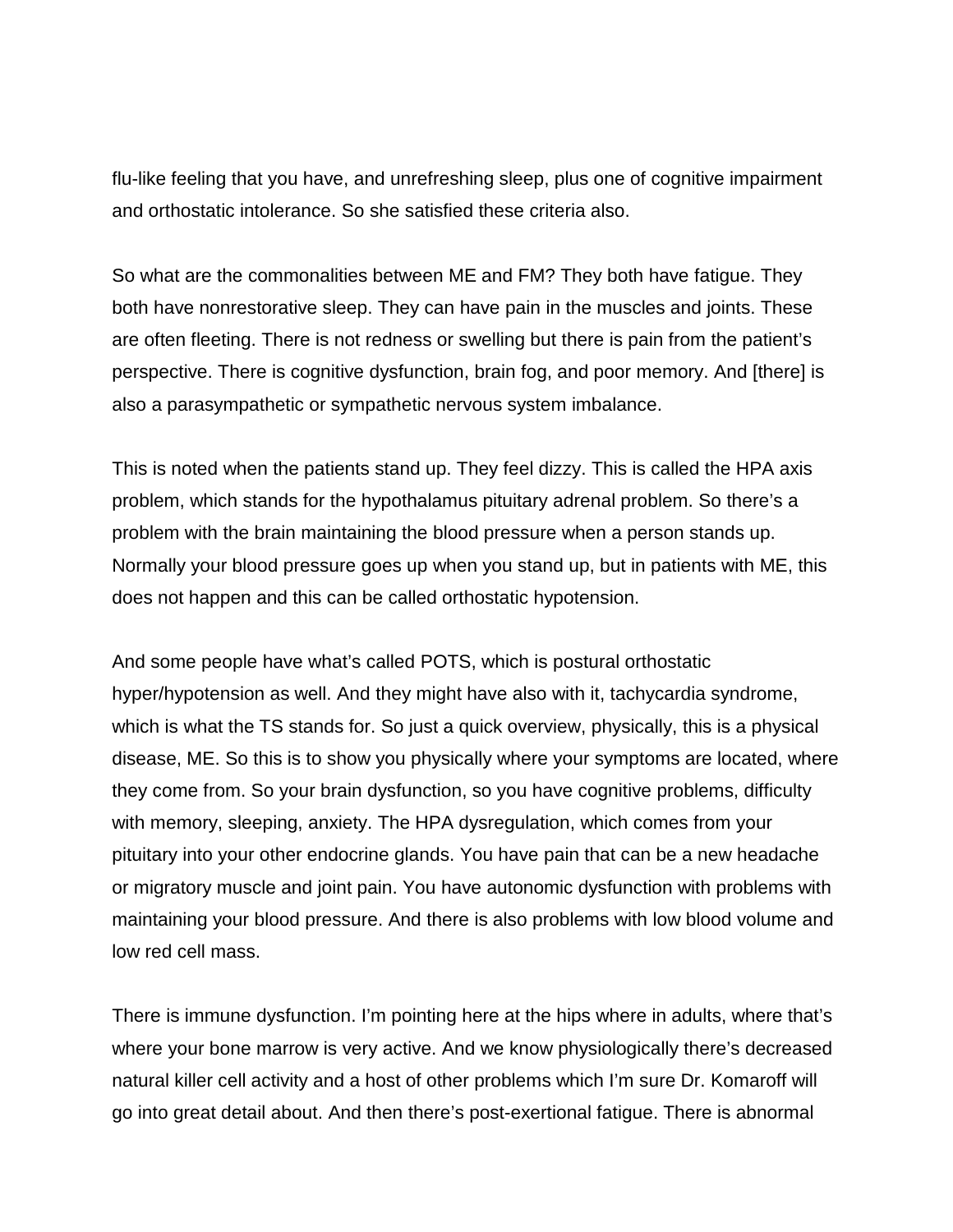metabolism and this is - this arrow is pointing to the muscles here, showing that the mitochondria do not work properly and that there's difficulty producing normal energy and often the aerobic metabolism is impaired as shown by the two-day bicycle (ergometry) testing.

And in patients with fibromyalgia they, again, have the cognitive problems, sleep. There might be anxiety present as well. And there might be anxiety present in ME as a result of illness. There's widespread pain we know in FM, in the muscles. There also might be autonomic dysfunction where you get irritable bowel syndrome. There might possibly be the presence of autoantibodies.

This is being explored currently and we'll have more information, I'm sure, over the next couple of years. And we know there's post-exertional fatigue in patients and they have morning muscle stiffness as well. So there's a lot of commonalities.

So I just want to draw this to your attention. This is the link to, "Unrest," a documentary. In this particular snippet shows Jennifer's birthday party. I won't show this in the interest of time, but if you have not seen the documentary, this is about a collection of people and their families and their loved ones and how their journey has been dealing with ME. And I think it's a very touching story. If we have parents or family members or friends that don't understand ME, I think this is an excellent movie for you to watch with them and they'll get a much better idea of how profound the ME can be.

So, the key for making - helping patients, is basically making the diagnosis for ME. ME and CFS are both - and fibromyalgia - are all physical illnesses and it really helps if the physician that you're seeing has a concept of these things and what can help.

So today, we're going to be looking at supportive symptomatic care. As you know, there is not one drug for this illness, either ME or FM. However, patients can be helped with ongoing supportive care. And the management strategies including - include improving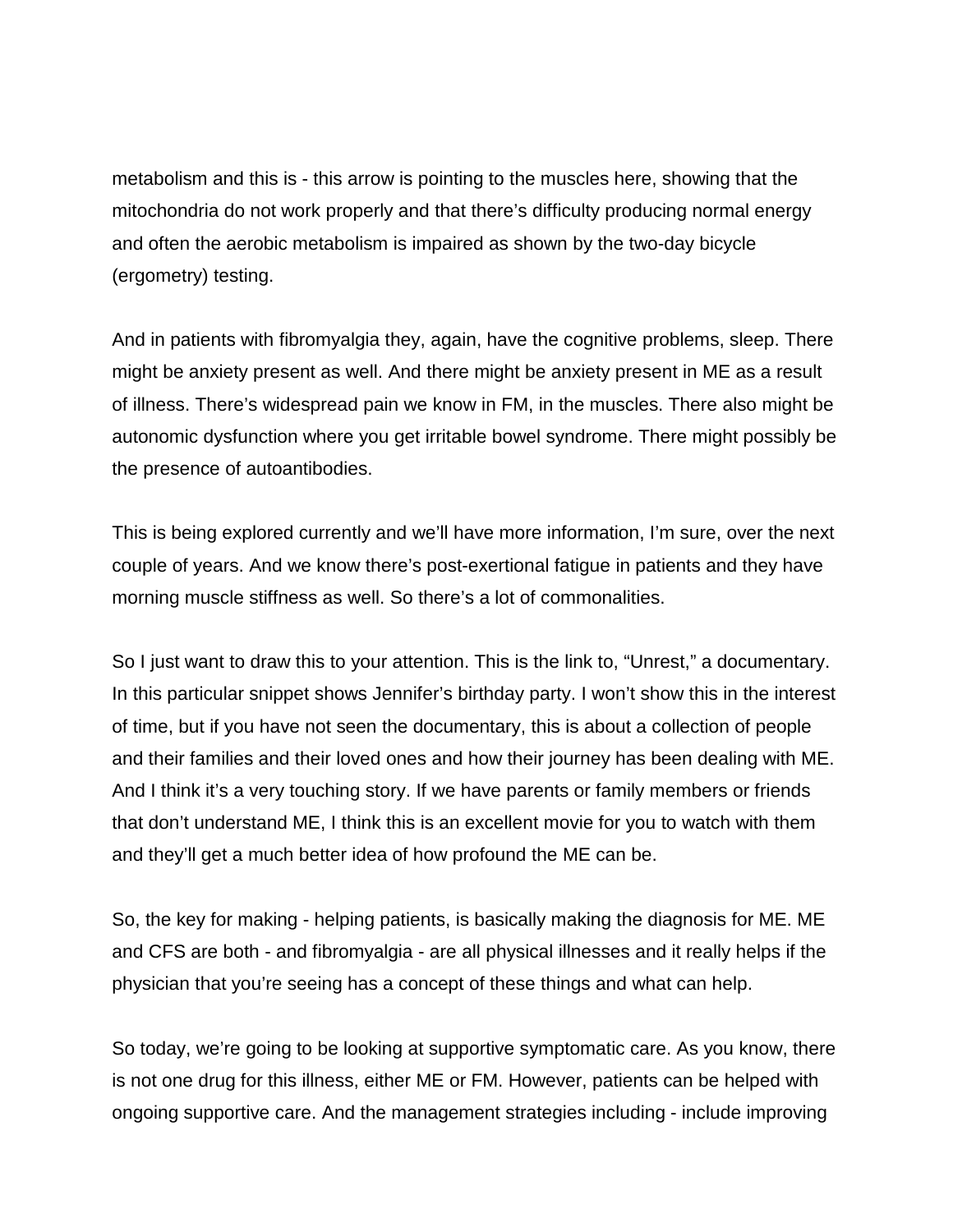symptoms, functionality, and quality of life, secondary prevention of the worsening symptoms or of the complex chronic condition and also supporting the family and the patient's family because they are the caretakers and they also can get burned out as well.

So the approach that we take in dealing with these patients is the holistic approach. This is the multiple determinants of health and the source is from the World Healthcare Organization. And it's basically looking at the person as a whole, so look at the person in terms of their social network. What income do they have? What gender are they? What kind of healthy environment do they have? Do they have problems in their physical environment?

So looking at the patient as a whole is absolutely essential in treating both of these illnesses. Adaptation is the process in which the body attempts to sustain the balance within. And in both these illnesses, and the balance is unbalanced. So, it's time to get the patient's body rebalanced over time and through supportive measures.

So, this is looking at homeostasis of the body in general. Then looking at what's called the SEEDS of health. And the SEEDS of health look at, again, the entire body. So "S" is the support the person has, either dealing with a sick child or being a teen in school. One of the "E's" stands for exercise. Is the person sedentary, deconditioned? Are they overtraining on the other hand? The other "E" stands for the environment, what kind of an environment is the patient in? Is it a polluted environment? Is there food and water available and is it healthy? Are there any other infections that are ongoing that the person has? The "D" stands for diet. Is the person, getting food on the table, having access to food. We know that 25% of patients do not have access to food when they have ME and FM. And the "S" stands for sleep. We know that there's a sleep disturbance with this, so is it basically also insomnia, basically unrestful sleep and is there an upset in circadian rhythm?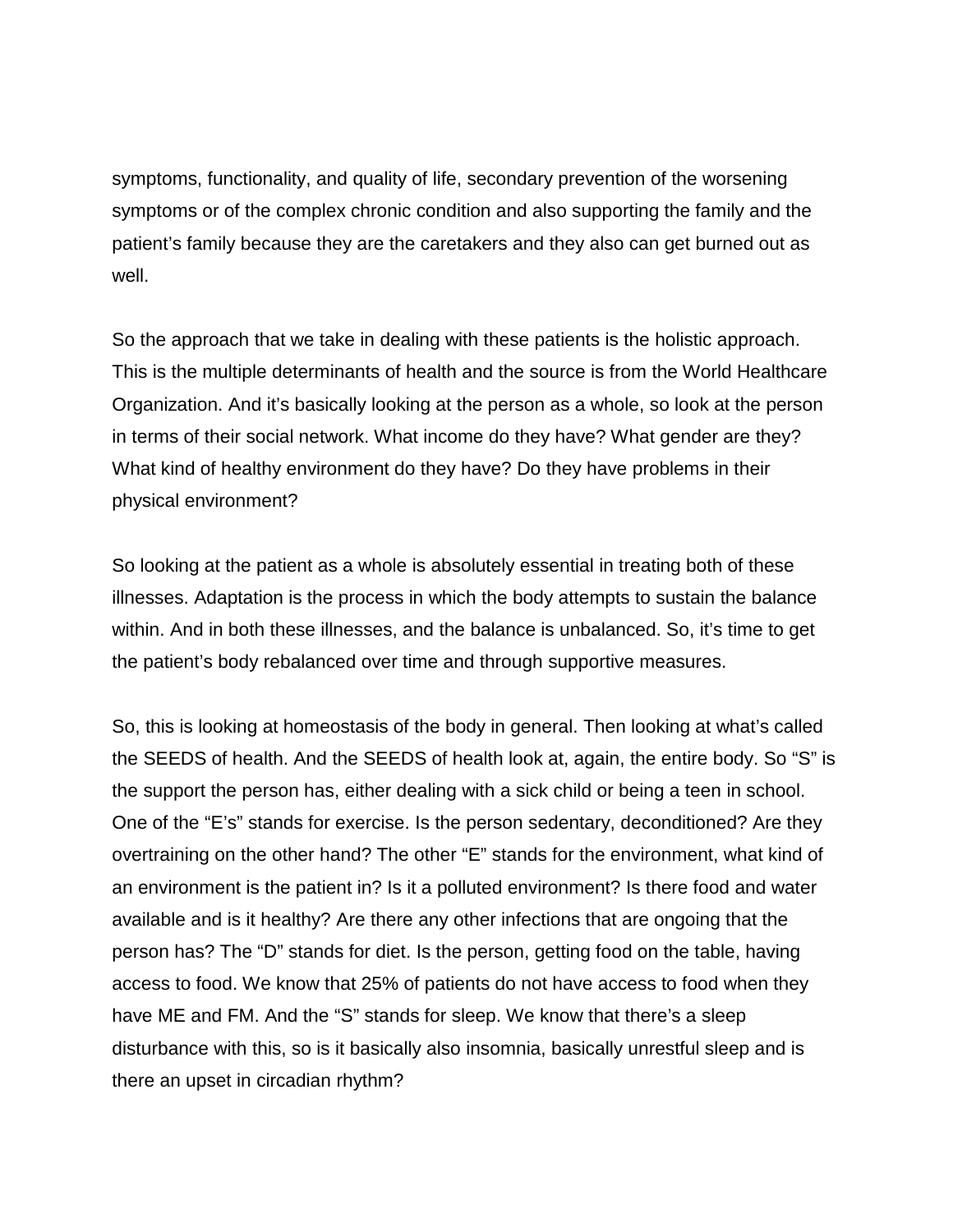So, this is called the SEEDS approach of health. We call it the weeding out known aggravators or stressors, planting the seeds of health which looks at, again, the sleep, "E" stands for exercise, and this is where pacing fits in. "E" is also the environment or diet and drugs. And "E" is also the support for the family and socially, and occupationally and spiritually. So the idea is to feed the seeds and nurture whatever can help the person.

So, today we're looking at the exercise part of this or the pacing treatment. So basically there is impaired function or fatigue, post-exertional fatigue or malaise, which is PEM. And this is what happens when patients with both ME and FM push themselves beyond their available energy. So the way to begin to correct this is use activity logs, possibly Fitbits, looking at their steps, learning to alternate activity with rest periods, and learn to stop pushing yourselves and stop the crashing.

And how you do that is to learn your body's limits. And as you basically learn your limits, your limits slowly expand if you stop crashing and also the idea is to keep your heart rate low so you do not want to be pushing like you used to and get into that aerobic threshold. You want to avoid that. And you want to avoid aerobic exercise because your body's muscles do not work well anymore and they do not have the capacity to exercise at that high heart rate level.

So that's why you need to keep your heart rate level low so that you keep within your body's energy availability. So this is using Dr. (Lenny Jason)'s envelope idea and applying it clinically to patients. So the pathophysiology in ME and CFS, we know that there is impaired aerobic metabolism, as shown by the two-day bicycle ergometry testing.

And in fibromyalgia, we know there's abnormal small nerve fibers and abnormal pain pathways. So this is the essence of the physiology behind why you're having difficulty moving and exercising.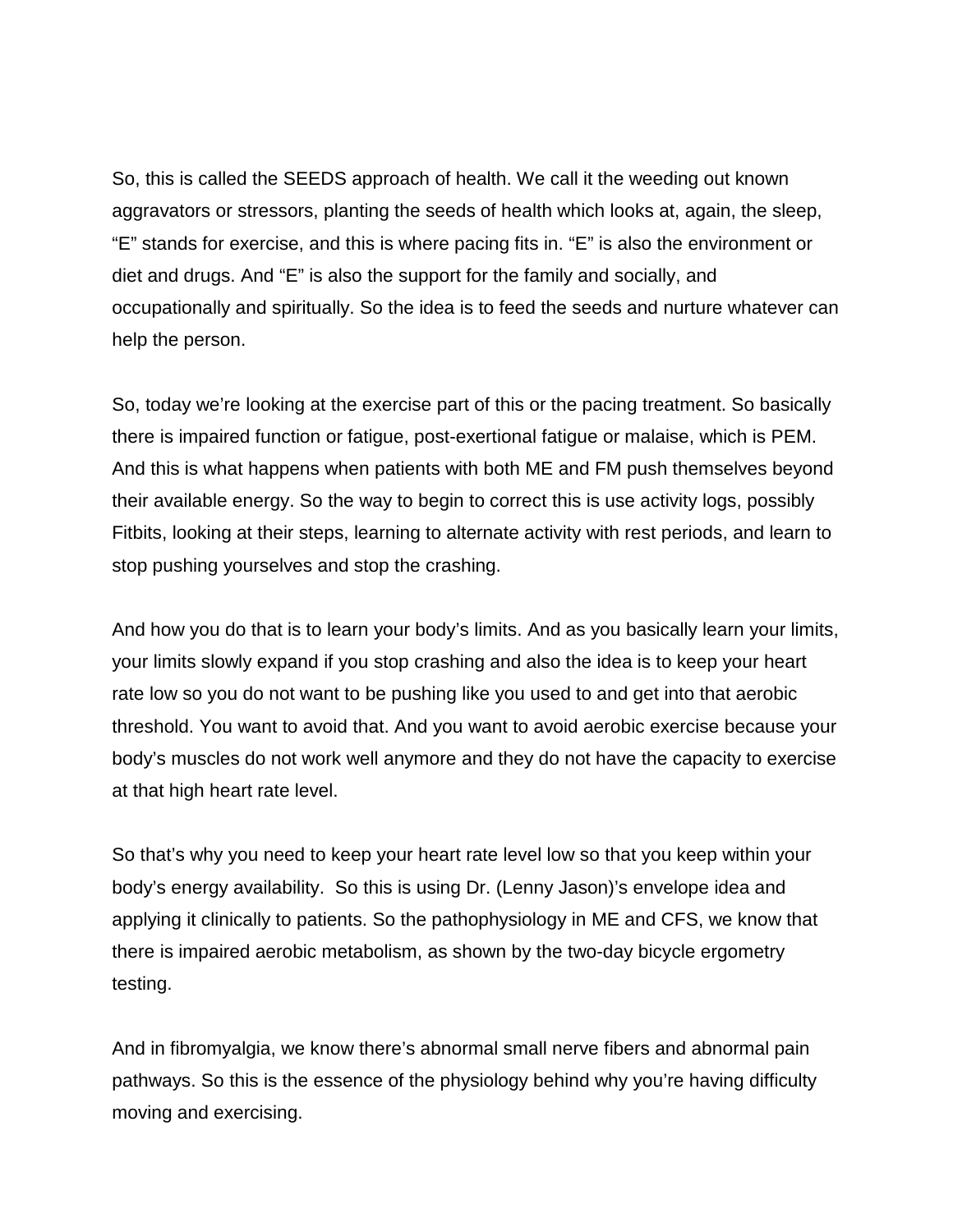So I want to introduce you to the idea of the activity logs and the functional capacity scale. The idea is to incorporate an energy rating, look at activities and also look at your symptoms or emotions on the reverse side of the also find it helpful. So it's a way to look at what you're doing and to record it to figure out what's working and what's not working and try something else.

This is an activity log. It's blank, as you can see. On the top, it shows the days of the week, Monday through Sunday. It also asks you to write in sleeping, the number of hours you slept so it could be zero to ten or even more and also the quality of your sleep. So gives you an idea, a record of your quality of sleep. And then going vertically are the hours in the day and these can be adjusted if you're not particularly on the daytime schedule. If you're on the afternoon schedule, you can change this.

These are available on our Web site and the reference is at the end of the slides. But this basically, on these slides you'll see in a second, you fill in every box with a oneword activity and also number from the activity from the energy capacity scale.

So this is a typical normal person, so normal energy is nine or ten out of ten. This person has energy, as you can see, every day in the morning, nine out of ten, and every day in the evening, nine out of ten. They have excellent sleep. The numbers put up here, were only the quality of sleep. They had five across the board which means you wake up in the morning and you feel restored and you feel ready to go again.

And this person was capable of exercising whenever they wanted, so they were basically doing 60 minutes, four times a week. So in this time, I just gave an example, so they went and they had energy - energy was nine out of ten, which is yellow, and they could go do things all day long. And the blue represented the sleep. So, this person had normal ongoing energy all day long and had no problems doing whatever they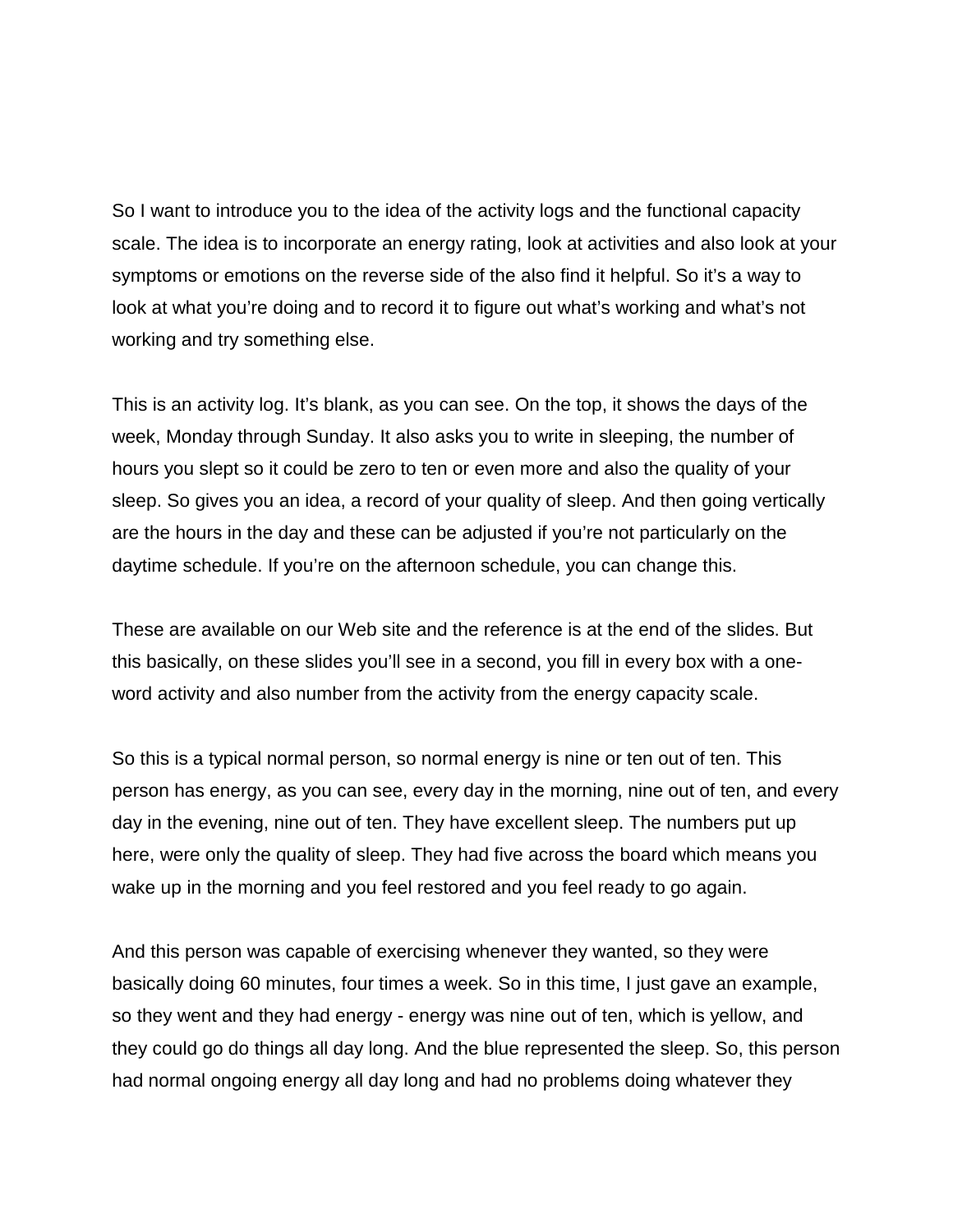wanted whenever they wanted to. So, that's what normal energy looks like in case you've forgotten, so in case it's been a while.

This is a functional capacity scale. Myself and Dr. Lynn Marshall came up with this because we found that patients said that they were feeling better and we thought they were better and they wanted to go back to work.

And we sent them back to work and after about three months, when they were sent back to work, they came back to the office and they said, "I crashed." And I went - so then I very sheepishly looked at my notes and I said, "Gee, I thought you said you were better and you were doing all of these things," and definitely they were doing all of these things.

But they did not have the energy to sustain them to go to work. So we came up with this capacity scale that's basically, based on an occupational health capacity scale, describing physically what you can do and mentally also what you're capable of doing.

So what we discovered was that we were sending people back to work and energy level of six which meant they could basically - had good concentration, 45 minutes at a time, and they could walk 20 to 30 minutes a day. But when they were sent back to work, they crashed because, when you go back to work, you literally need an energy level of at least an eight in order to sustain full-time work.

So we did this looking back at our patients and trying to figure out what they could do and what they couldn't do. And the scale has since been validated against several different scales and it's found to be the most specific in terms of being able to distinguish good days from bad days in people. And we compared it to the short form 36 and the other (cronoscopy) scales and it's much more sensitive, so we are tending to use this on an ongoing basis here in the clinic.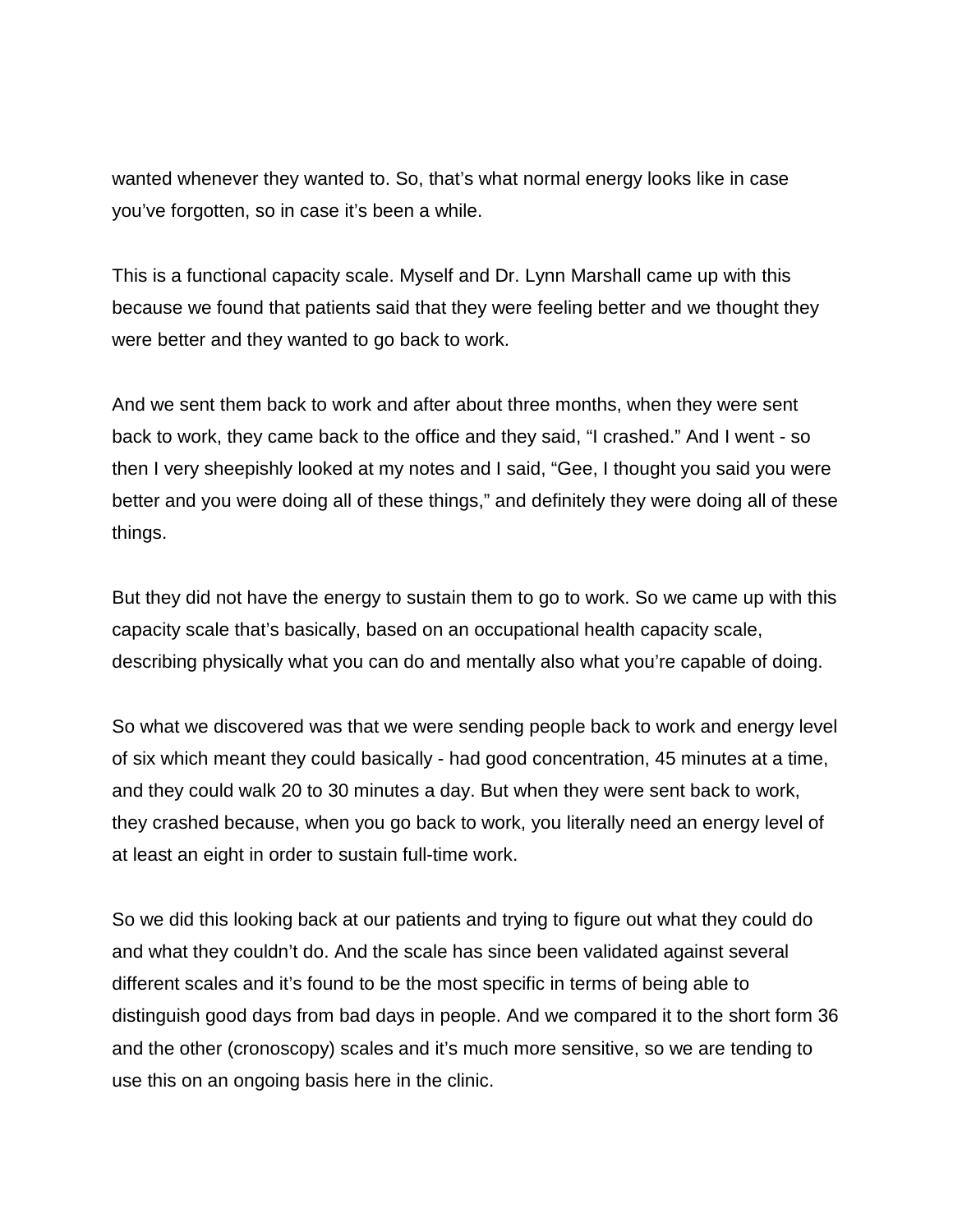So, you have limited energy and the energy you have you can spend it in three different ways. You can spend it physically, for example, by going for a walk, or walking within your house or going grocery shopping. You can use it mentally by paying your bills or being on the computer, doing emails, facetime. Or you can spend it emotionally, if you fight with your mother or husband, or kids, whoever.

But because your energy is so limited, once you've spent it, it's gone. So, this just brings to your attention that, once you spend your energy once, you cannot spend it again because it is so limited. So, what happens in - over time, is if you continue to push yourself and you crash, because when you push yourself, as you know, you spend the next hours to days to weeks in bed to recover.

So what happens if you continue on that pattern, over time, you're pushing and crashing. Over time, your energy gets worse and worse and worse. Whereas, if you pace yourself and you learn not to use up all your available energy and you learn not to crash, you still do have some good days and bad days, which is signified here, but overall, your recovery pattern looks like this and you improve over time. So in order to do pacing, I want to introduce you to a new concept for some of you, which is called rest. Even though you're lying down, I know you're not resting. So rest for this purpose means lying down with your eyes shut, either meditating or sleeping.

Why is this important? Because we know with ME/CFS that you tend to basically push yourselves until you crash. And when you do that, what happens is you reactivate your viruses that are normally kept in check by your immune system and they reactivate and that's part of the crashing, that's part of that malaise that you feel, that flu-like feeling, because your viruses have been reactivated.

And it takes time for your immune system to put those viruses back in check and it takes time for your body to recover. So this is why it's so essential for you to avoid crashing. So in order to help you to relax, it really is helpful if you learn the relaxation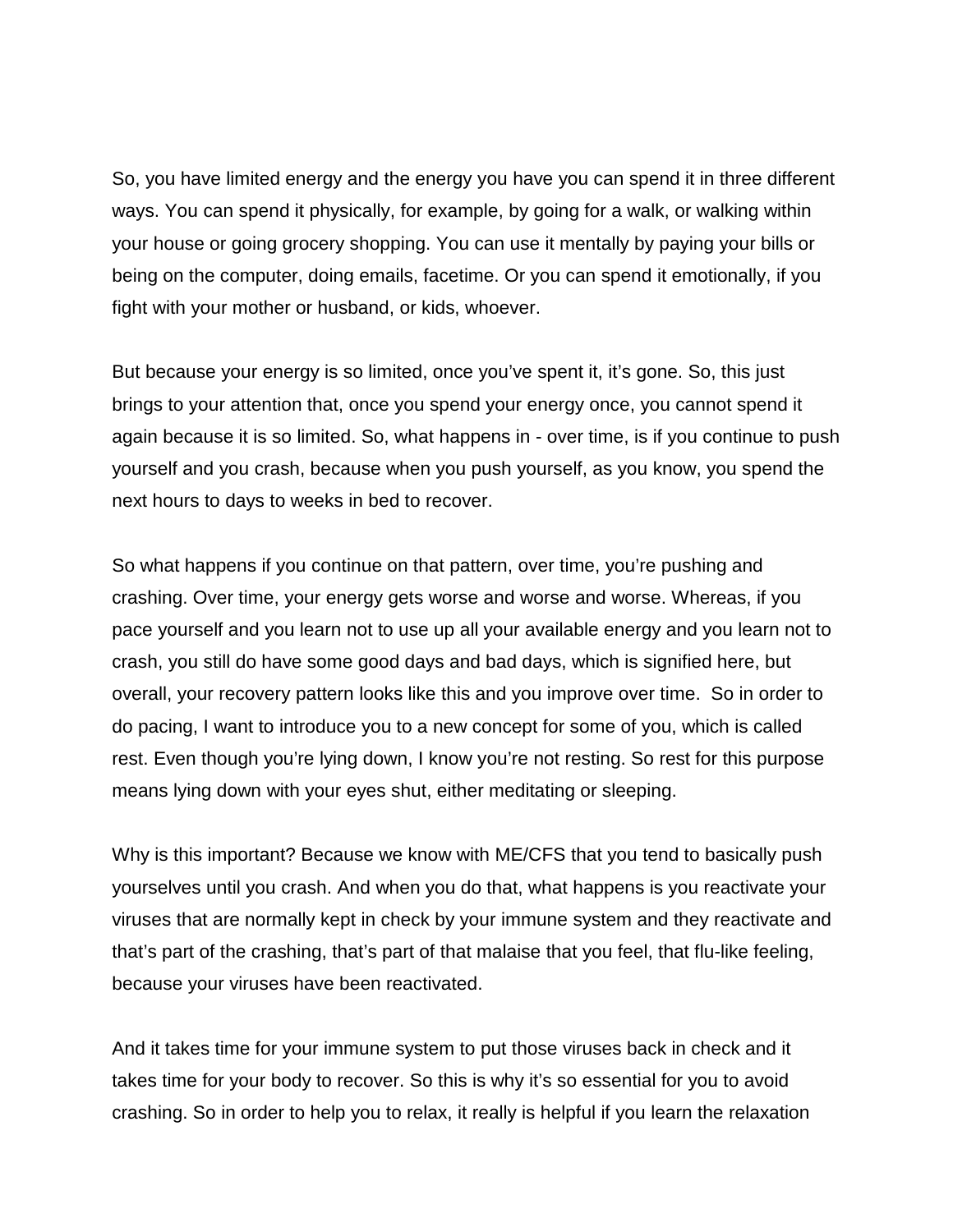response, which was initially brought to our attention by a doctor in Harvard, Herbert Benson.

He went over to Tibet and he studied the Tibetan monks and tried to discover how they could manage to keep their heart rates so low that sometimes, and other times they raise their body temperature so high that they could literally dry themselves using their physical energy while they were lying in the snow to dry their robes.

And that was the initiation and that was how they passed their test to become Tibetan priests. So these people have mastered it and we can learn how to do what we need in this response, basically help ourselves.

And why is this important? Because when we meditate or when we have the relaxation response, there are two elements to it. We basically have controlled breathing and we give our brains a break. And by doing that, we rebalance. We have a homeostatic rebalance so we go from adrenaline overdrive, which is what most patients are in all the time. They're pushing themselves and they're using their adrenaline to get every little thing done.

And instead, this basically helps to put the body more into the parasympathetic, which is the rest and digest mode to help the body. That's the healing mode because the pushing mode is the adrenaline overdrive mode. And this is the fight or flight mode. And this is what too many people in our society and patients, in particular, are in all the time. So in order to heal, you have to give your body more time to rest, digest, and heal itself.

And basically, some of you out there got to the state because you basically were adrenaline junkies in the first place. You liked that feeling of pushing yourself all the time. And I'm sure if I had a show of hands, a fair number would have raised your hands if I could see you in person.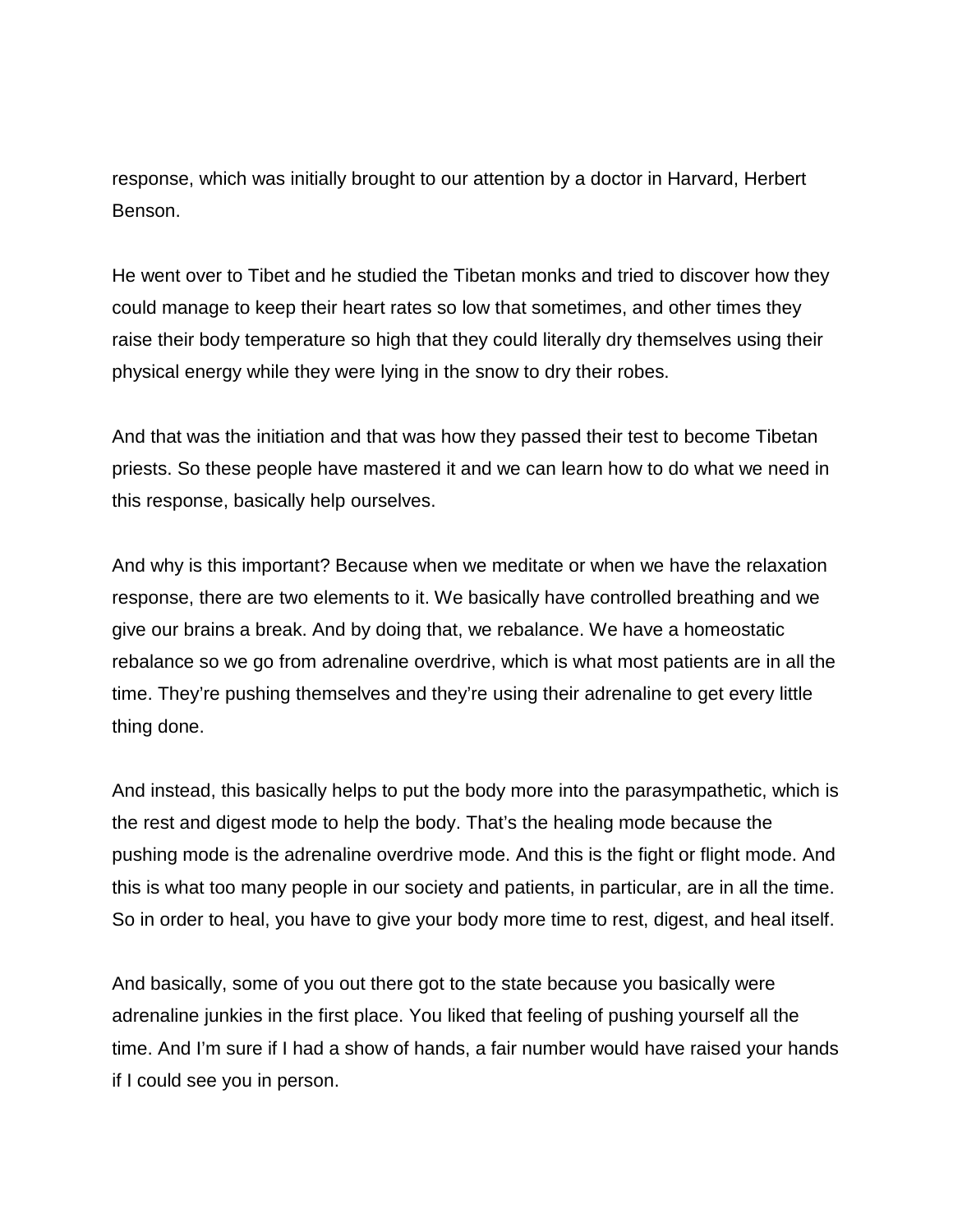So again, just to remind you, your energies can be used once and it goes either physically, mentally, or emotionally. So take control of your energy. Use the tool. Learn to pace. This is the pacing tool. So, again, this is what normal used to look like. And this is what a patient of mine looked like when he was basically about halfway through the time with me. So this is filled out. I'm just going to go through the days of the week. So you can see the rest is in blue and the white are actually what he is doing throughout the day.

And as you can see, this is Monday, so he had rest throughout the day. Tuesday he had rest throughout the day. Wednesday he's missing some rests in the afternoon. And it puts - and you can read and hear it says movie and a dinner. And he circled at the end and he said "too much." And then Thursday he had some rest throughout the day. And then he said, "I don't remember what I did on Thursday." And I said, "I know what you did on Thursday. You crashed in your bed."

And he goes, "You're right. I did." So this is just to show you that sometimes you don't crash immediately the day after you've overdone it for your energy level, which his energy level was four or five, and some days he was a six. But sometimes you can have delayed crash by a couple of days, so he crashed the second day afterwards.

So this is what the crashing pattern can look like in a symbolic way. So, the blue represents sleeping or rest. The yellow represents the person's normal energy level for them, which is down to four or five. And the orange represents the lower energy level, so this person, as you can see, on Monday, they had activity, rest, activity, rest. The next day they rested a bit more as you can see here, at 1:00, rest.

And the Wednesday they went, oh, I'm back. I'm feeling so much better. So they missed one rest period here. That's one hour. They missed another rest period here, two hours. They continued on here, three hours, and they had an extra hour here, four hours. So for an extra four hours of activity, they had three days that they crashed in bed.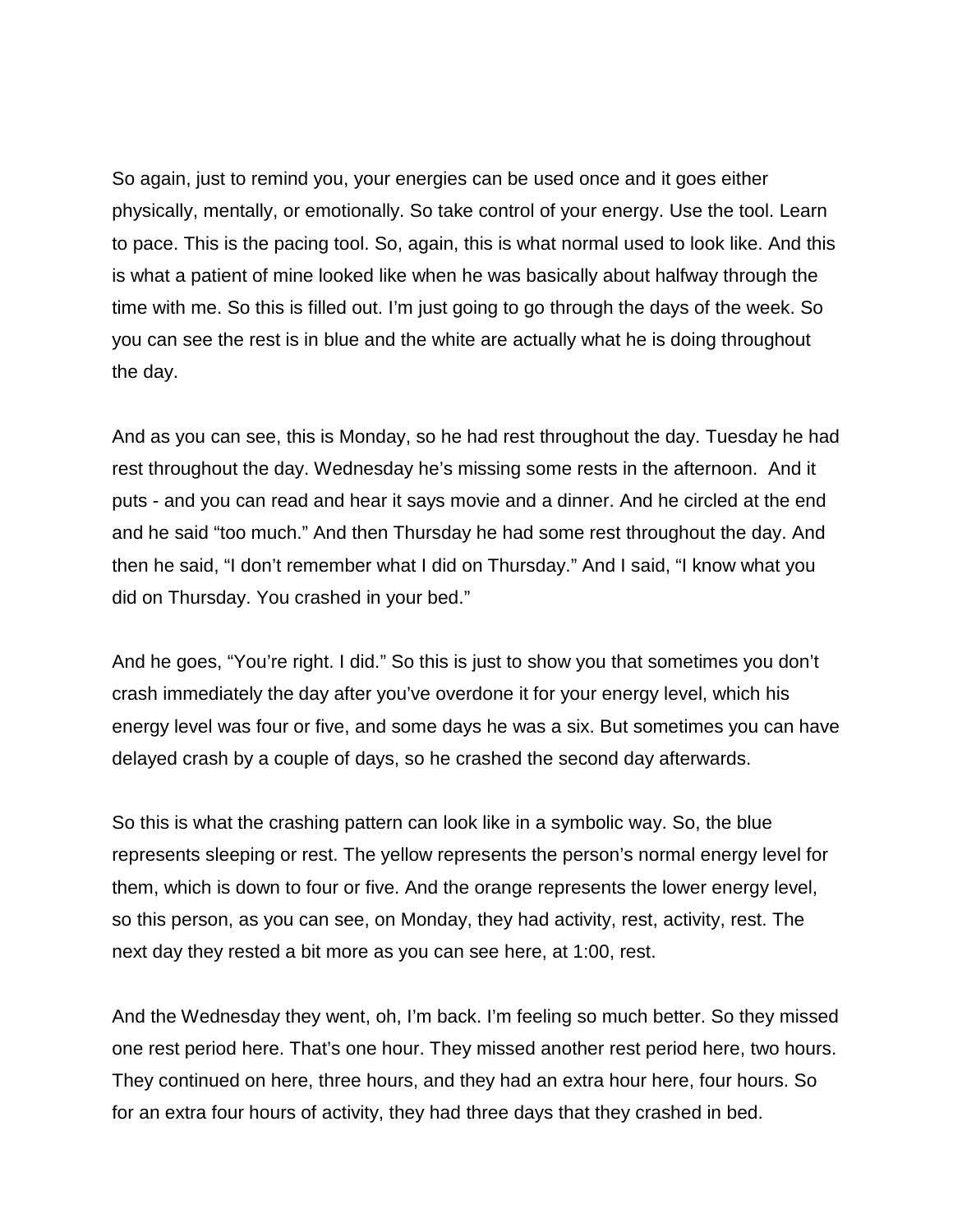So you can see this is the lower-level of energy with resting most of the day. So this is what happens with most people. On a better day, they basically use up more energy and they don't continue - they stop pacing and then they crash for three days. So the key is, on the better days, to keep having the rest periods throughout the day to avoid these three days of crashing periods. And that way your body basically has to pay back what you've overspent.

So it's like having money in the bank. So, on a good day, you pay your loan, your energy loan back. Otherwise, if you push yourself, your energy loan gets bigger and bigger over time. And this is what a recovery pattern can look like. You can see this person's energy is continuously six out of ten on the functional capacity scale. They rest throughout the morning and they rest throughout the afternoon.

So their energy goes from a six in the morning to a five at night. And they can - by doing that, they're able to walk consistently daily. And this is what is so essential. You need to basically have some time to start to slowly rebuild your muscles for whatever - at whatever level you're at.

So, the energy, ideally, some of the energy that you're spending here should be spent time walking or whatever you're doing. If you're in bed, doing range of motion exercises or whatever is appropriate for your energy level.

But it just shows that over time, this person was able to plan activities in the morning, lower-level of activity in the afternoon which would be a five, but they were able to get their walking in every day. So this shows a person whose energy level was lower. The energy level was one to two, occasionally four to three, and they were resting mostly throughout the day.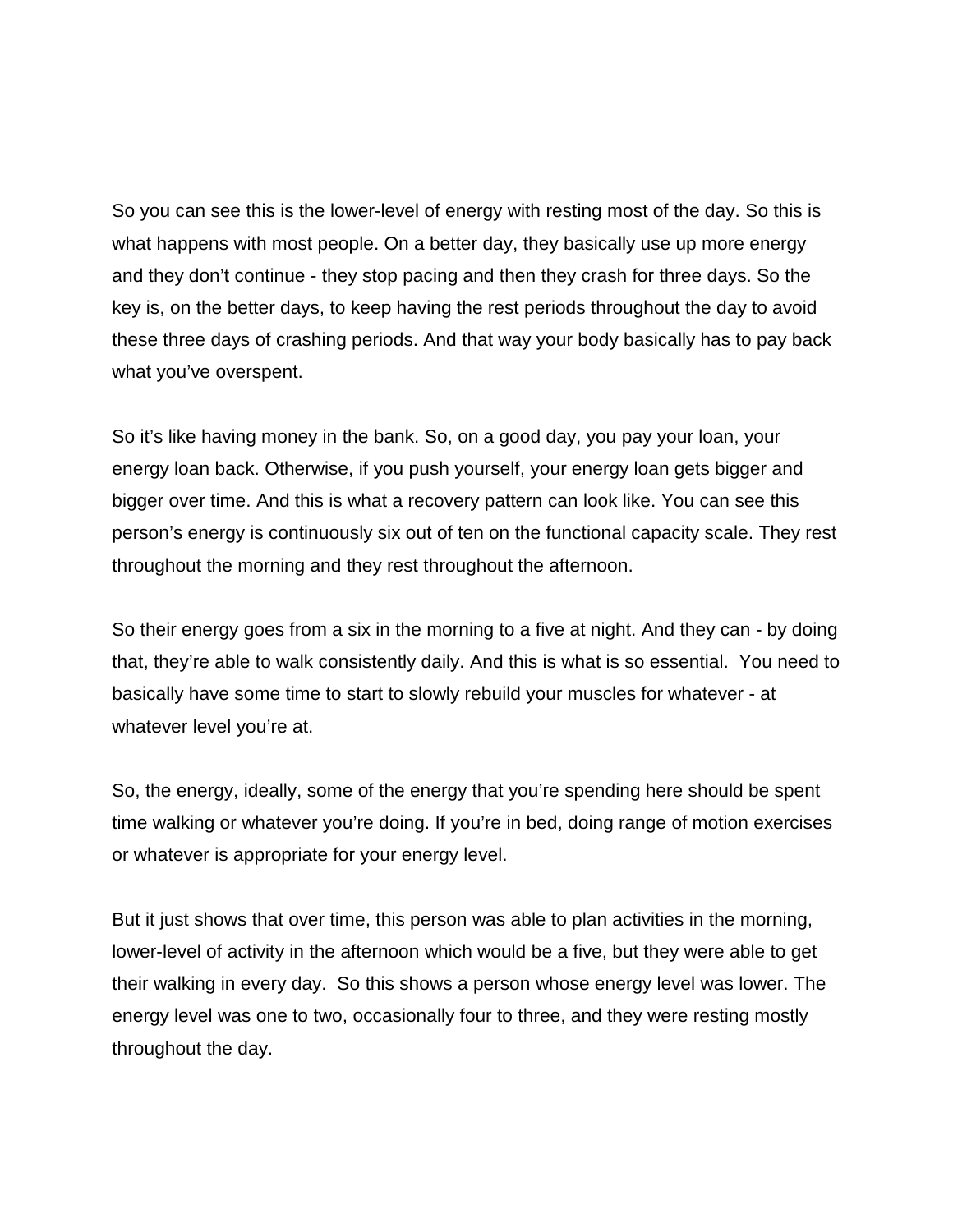But over time, this person managed to improve and became more threes and fours and then fours and fives. This person started off with an energy level of three to four. And her reds are in pink. And as you can see, her energy levels were six to seven out of ten. But she managed to basically get in walking throughout the day, up to 45 to 60 minutes. So her energy level had improved dramatically from the time that she initially saw me.

So how do you do this? It's awareness, is number one. You record your activities hourly. You can't put it off until the end of the day because, by that time, you'll have forgotten what you've done. So, you need to keep your activity log either on a piece of paper next to you or on your iPhone or iPad and you need to record it throughout the day as you go.

By doing this initially you'll find your best time of day and your worst time of day. And you need to ideally listen to your body and stop before you crash and plan for health. So how do you do this? This is basically my addition to the ideas on pacing, and I call this the Bested pacing method because it's really mind, body, medicine.

And what you need to do as a patient, if you need to close your eyes and ask yourself out loud - you need to say it out loud – "Body, in this moment, what I need?" And your answers will be either activity or rest.

And then basically, you need to scroll through the timetables. How many minutes can I go for walk - one, two, three, four, five? How many minutes do I need to rest - 10, 20, 30, 40? And then ideally you need to set a timer either on your phone or a mini timer you can buy at the dollar store and you need to basically honor that. And that's the hardest part, as basically saying, yes, I'm going to listen to what my body needs for it to do.

Because most of us have lists in our brain. We want to just get things done. But this basically honors your body and says, yes, there's a problem with my body. I'm going to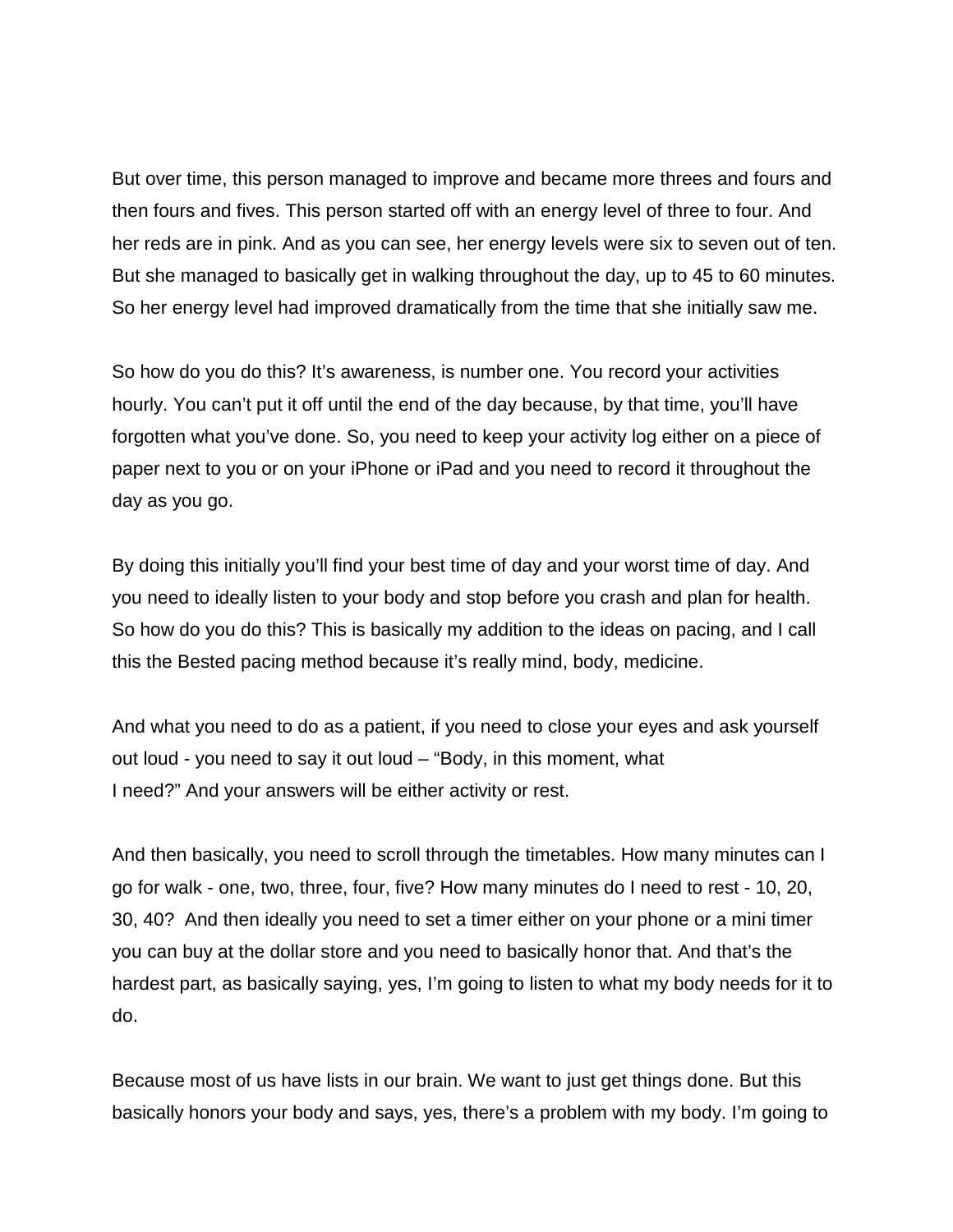help it to heal. And then the next thing you do is basically you say how many times can I do this? And you do this throughout the day, so - and particularly on your good days.

It's not only on your bad days but it's on your good days because that's when you have a little bit more energy to spend. So you need to really be mindful of what your body is saying to it when it rings. So I'm going to ask you all, even though I can't see you physically, just close your eyes for a minute and do this with me. Say, body, in this moment, what do I need? And for many of you, it'll be rest.

And the next question I want to say is, body, in this moment, how many minutes of rest do I need? And scroll through the ten times table - 10, 20. Take a couple seconds to figure out how much time your body needs right now. And then what you would do, you would write that down in your activity log and you would go down and you would lie down and you would put your feet up to help your blood return to your head and you would hopefully learn to meditate during that time.

So that's how, in essence, of how this pacing method works. So what I'm asking you to do is to do a symbolic shift from the pilot who basically - you think of the pilot is usually the brain, and the copilot.

This slide got mixed up a bit, but the copilot is on the right. She's the blonde. And the pilot is the brunette on the left. So usually the brain has the idea to send the brain says, "Let's go for a trip to Fort Lauderdale, from Fort Lauderdale to Toronto today." And she talks to the copilot who is on the right, and the copilot says, "Yes, no problem. We've got lots of gas. All of the electricals have been fixed. Let's go." And that's it.

So, when basically - this is how normal people function. So basically, I'm asking you to do a symbolic shift here. Some I'm asking you to put your brain in the copilot's seat, which is on the right side. We'll have to change the slides a bit because they're not quite - they've shifted a bit. So basically the brain is on the right-hand side and she's now a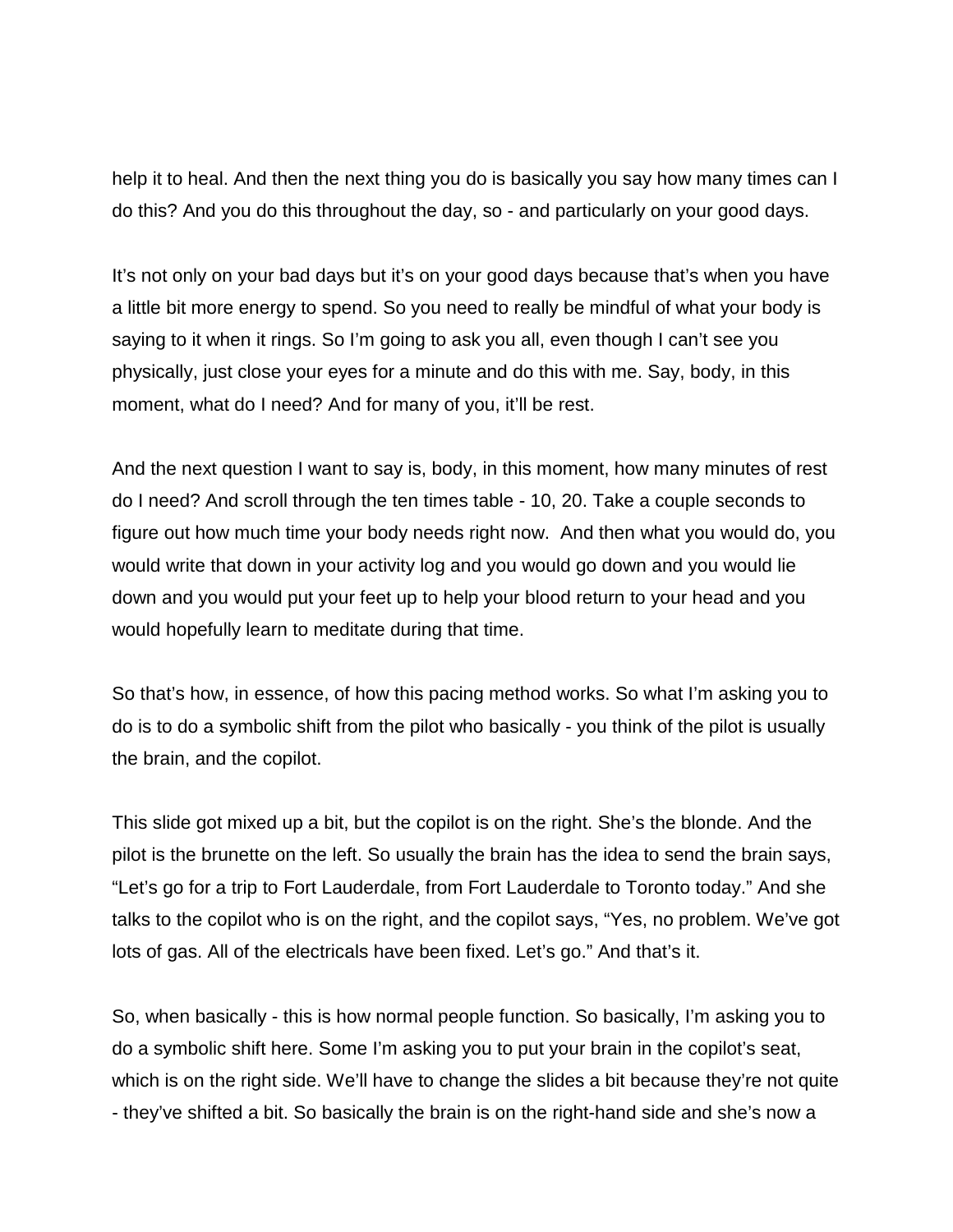copilot. And the copilot who was on the left, the blonde, is now basically in the pilot's seat.

So, the brunette still has the idea, let's basically go shopping at the mall today. That's what normal people do. And normal people say, "Yeah, no problem. I'll grab my wallet. I'll go to the bathroom, and away I go." Well, what happens now is when she asks the pilot - the copilot, whose now sitting in the pilot's seat, she asks, "Can we go to the mall today?" And she says, "Well, we've already gone to the doctor's office. I think we should go home because we've done enough."

So, what you're doing is you're giving your body the final say as opposed to your brain, which is a real paradigm shift for many people. So, the idea is using your activity log to help you with this. So you stay as active as possible without crashing. And another way of looking at this is staying within your glass box.

If you think of yourself surrounded by a plate glass window, so when you basically go up to the plate glass window that's in front of you, it's beside you, it's on top of you. So normally on a bad day, your glass box is very small because you have very limited energy. On a good day, it expands. So the trick is to find out where are my limits on my good days?

Otherwise, if you don't find your limits, it's like physically running through plate glass window. And what happens when you run through plate glass? You get caught up and you bleed all over and it takes a long time for your body to heal.

In the meantime, your energy levels drop back. So you if you think of that plate glass window, that's really helpful as well. So the idea is, as you improve physically, you need to improve. So you improve using the 10% rule. So most people think, you know, they remember when they were well and so they think, oh, well, you know, I can normally walk ten minutes and I'm having a good day today. I'll just walk 20 minutes.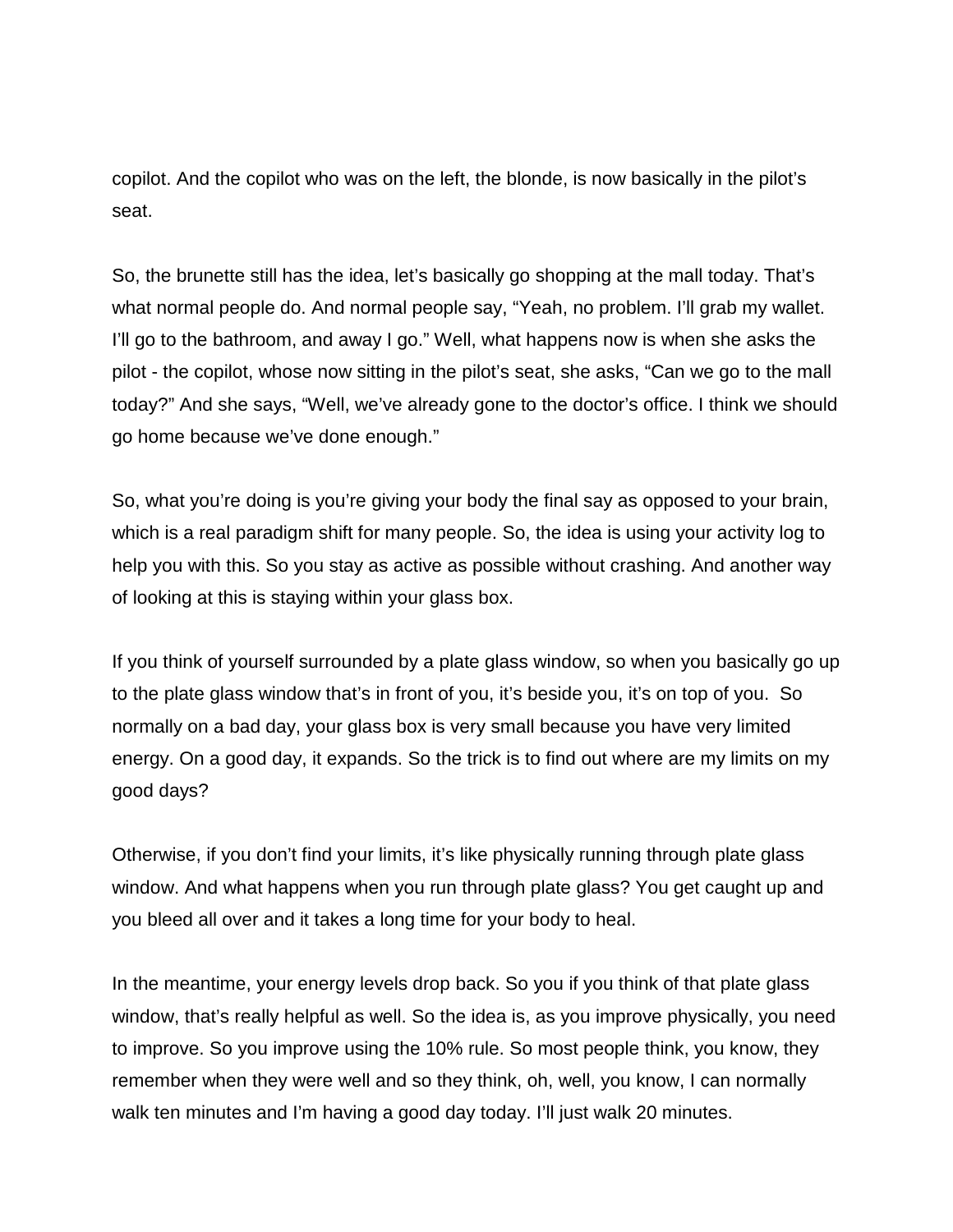Well, 10 to 20 minutes is a huge increase for your body to manage and most times it can't. So if you're not sure how to improve and you're not sure what your body is telling you in that moment, I usually suggest use the 10% rule. So, if you can walk for ten minutes, 10% of ten minutes is an additional one minute. So on a good day, you can walk eleven minutes. If you're doing range of motion exercises in bed and you can do you can walk - or, you know, you can basically walk to the bathroom and back, maybe you can even walk to the bathroom and back twice?

Can you do some perimeter walking inside your house? So if you do one lap and one lap of your house or apartment is say, maybe, 15 steps, could you do, you know, 10% of that is an additional few steps, right. So, basically it's not much more. So the idea is to slowly improve. And ideally, you know, if you need to warm up and stretch after your exercises or do it when you're in the bathtub, especially fibromyalgia patients who have a lot of pain really do well in their bathtubs.

So you can have a hot shower and you are so tired, get a bathroom chair so you can sit in the chair. Or if you happen to have access to other nearby pools or things like that, that's a great way to basically learn to slowly exercise. But again, when you're first starting, if you're not sure, you're better off to check in with someone who is an expert, either a physiotherapist or an exercise therapist who understands your illness because the worst thing you can do is push yourself and do too much.

Ideally, over time, as you're improving, you need to strength train because there's a real risk of osteoporosis with both of these illnesses if you are not physically active. You need to learn to trust your perceptions and you need to learn to say no when you need to say no. But on good days, you can build gradually.

And there's a book that I like, "Strong women stay young," by Miriam Nelson, which shows some range of exercises and ideas for those of you who are mobile and able to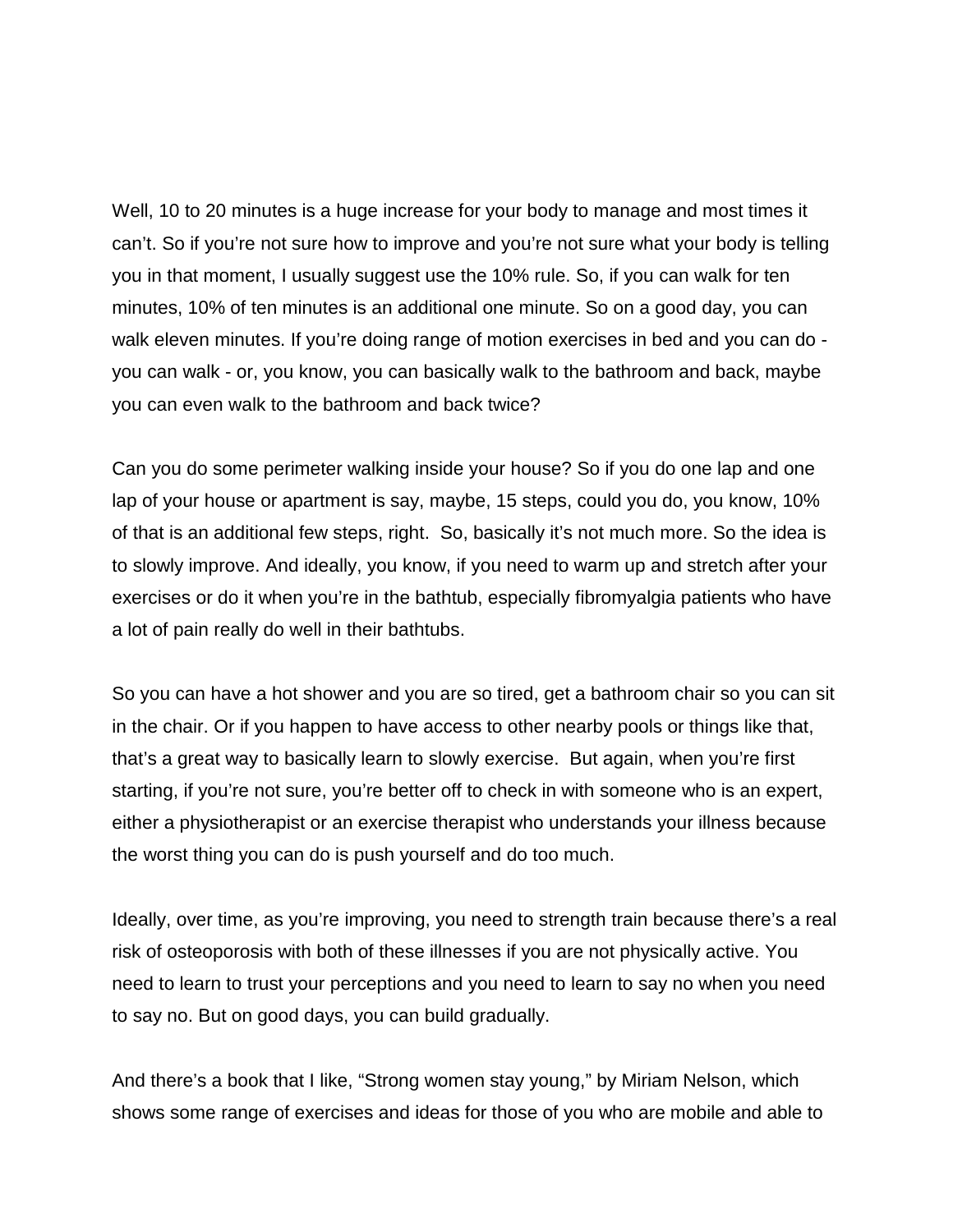go shopping. So, for example, walking, for example, ten minutes a day is fine. And on a good day, you increase by 10% which means increasing by one minute, so you're increasing to a total of eleven minutes.

Most bedridden patients are able to walk to the commode at the bedside. On a good day, you might increase your walking by either pushing your commode a little bit further out or possibly walking twice to the commode before getting back to bed. And again, I recommend a physiotherapist if you're in bed and you need to learn range of motion exercises. Passively, these can be done by teaching the family members and then slowly increasing over time.

So, what are the results look like in my patients? So this is what we're looking for homeostasis, to try to get support for the patient and, in particular, today we're looking at exercise or pacing, but also all of the other components need to be looked at as well as the environment, diet, sleep, et cetera. And this is what - we're looking to rebalance the body. So, the other important roles of the functional capacity scale and the activity logs is it helps your clinician to understand where you are at physically.

For example, it would help the doctor explain why you either could not work or why you could work part-time or full-time because you've got your daily activities and what you're able to do available for your clinician to look at. So it's really helpful when they're filling out the insurance claims for disability forms for them to document your activities.

And again, this is to show you that crashing pattern over time, if you continue to crash, you basically get worse over time. Whereas, if you stop the crashing, this is the recovery pattern and that's what happens slowly over time. So, ideally again, you want you can look at your energy. You're having a loan when you have ME and fibromyalgia and ideally you want to pay back your energy loan to your body on your good days. And that's why pacing on your good days is so important.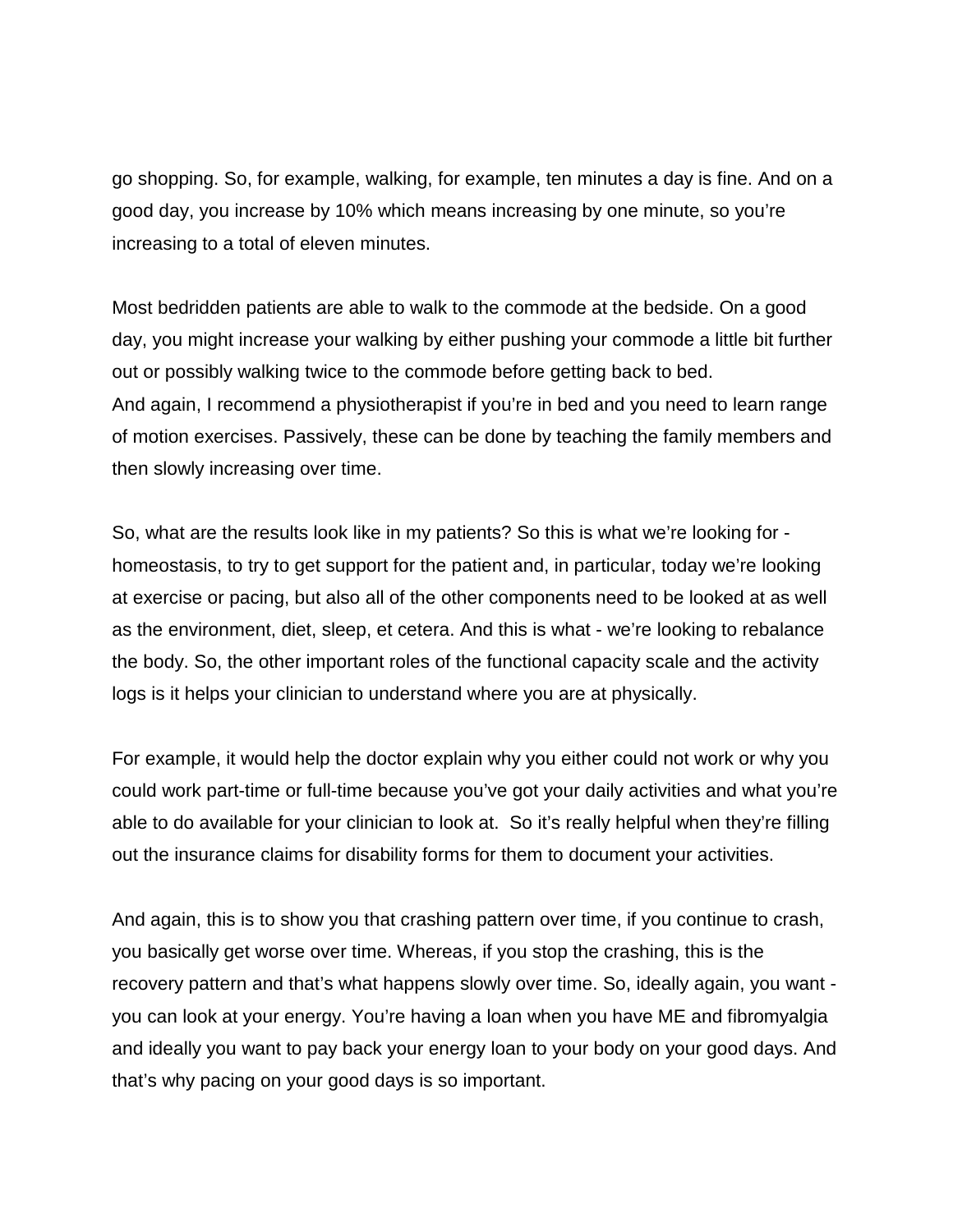And these slides are little bit skewed, so on the left-hand side, you can see my patient Dorothy. She - that's what she looked like when she first came to me at age 55. She was extremely exhausted and very sick looking. And you can see her years later at age 72. And she recovered to the point where she could - she was retired at this point in time but she was able to work part-time.

So, my message today to you is never give up. I think we've come a long way in the last 25 years since I've started doing this kind of work. And I think that we have certainly a long ways to go in getting people diagnosed early. And I think that's a keynote in getting the support that they need over time. So this is the song that I wanted to sing with you. I'll see I can get this up on my thing.

And this is basically - I'm dedicating this to the patients and I would like you to sing along with me, if you can, because I think you'd get more out of it if you do. It's just taking a minute to warm up here. There we go.

"Do-do-do-do-do, do-do-do-do-do-do-doo, do-do-do-do-do. Boundaries are so wonderful to set. When I say no to you, I say yes to myself.

Scattered pictures of the life I left behind. Now I'm lying in bed crashing from pushing myself on my good days. Could it be that if I start to pace, and write in my activity log, if I persist with keeping it, tell me could I improve my energy.

Boundaries are so wonderful to set using my cell phone timer I can choose to (stop) before I crash. I help my body to heal whenever I remember the way to pace, the way to pace. Do-do-do-do, do-do-do-do, do."

So there we go, that's your song. Sing along and it'll remind you. I've - I wrote this song with the lyrics from Marvin Hamlisch because I really felt that you needed another way to hear it from me and I hope that helps you.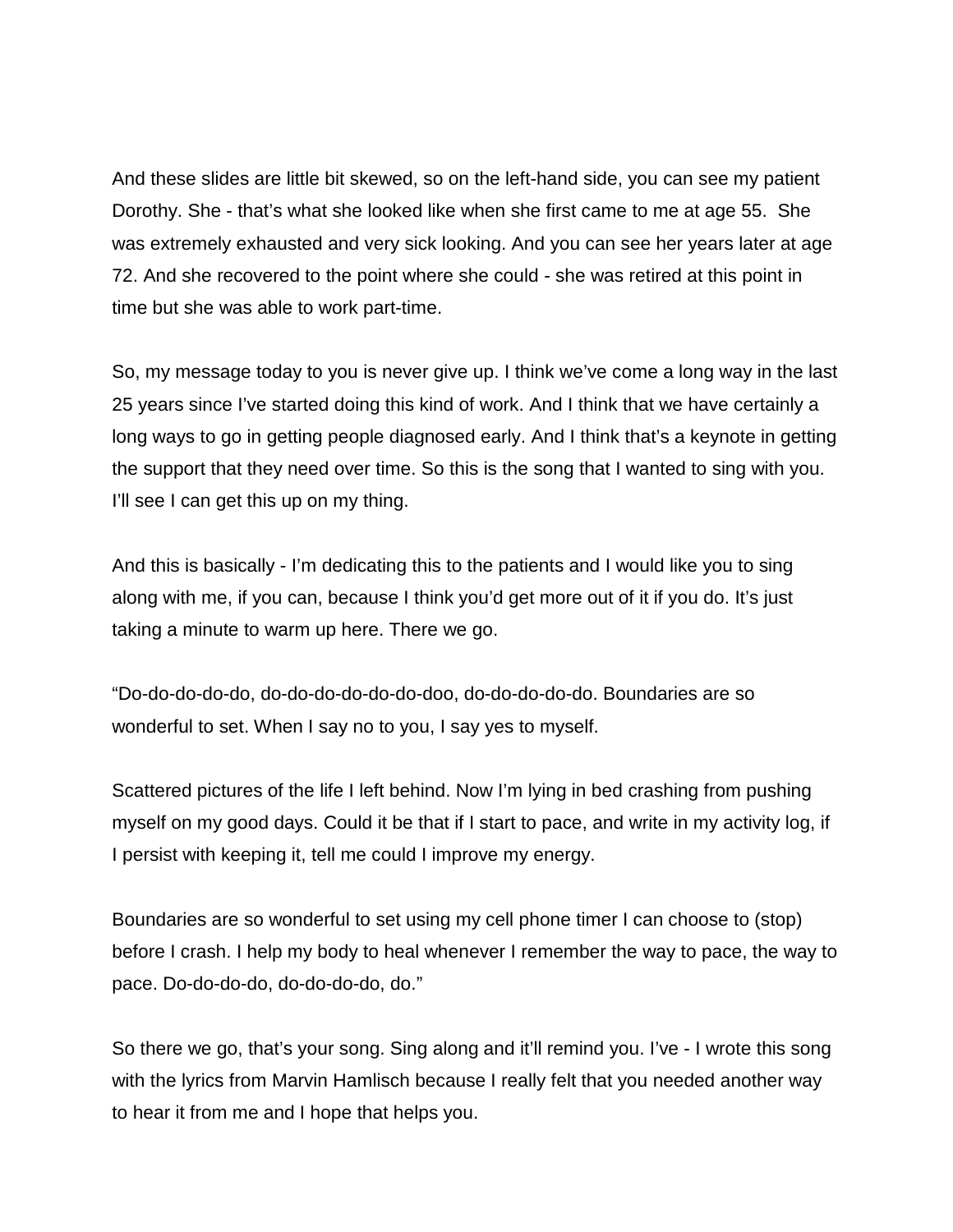So, the resources (view), I'm on staff, as was mentioned, I know at Nova Southeastern University's Institute for the Neuroimmune Medicine. The Web site here is for you and it has on it both the activity log and functional capacity scale, which I would love for you and any of your physicians to use in any of their patients.

That's why we wrote them. So please use them. I've written a couple of books for patients to help them. And I hope they're helpful for you and the pacing is also interviewed in there as long as - as well as particularly nutrition, because I think that's absolutely key for patients and also getting the support you need.

And these are other online resources that are available. The first article I wrote as a review of ME to help clinicians to understand this illness. There's also the primer. That's another collection of information that's written for clinicians of any kind to help their patients.

And these are the definitions. The Carruthers definition is the currently - the research definition that we use here and the DePaul definition is based on this. And then there's the more current Institute of Medicine's clinical definition as well.

So, this finishes my chat for today and I'd be happy to entertain any questions from Dr. Brimmer at this time.

### Dr. Dana Brimmer:

Thank you, Dr. Bested. We are actually nearing the end of our call but I want to say a huge thanks to you. That was a wonderful song. And we are - just to let everybody know, we're going to, not only have the transcript available on our Web site. We will also get a copy of the slides posted on the Web site so people can go back and refer to that song.